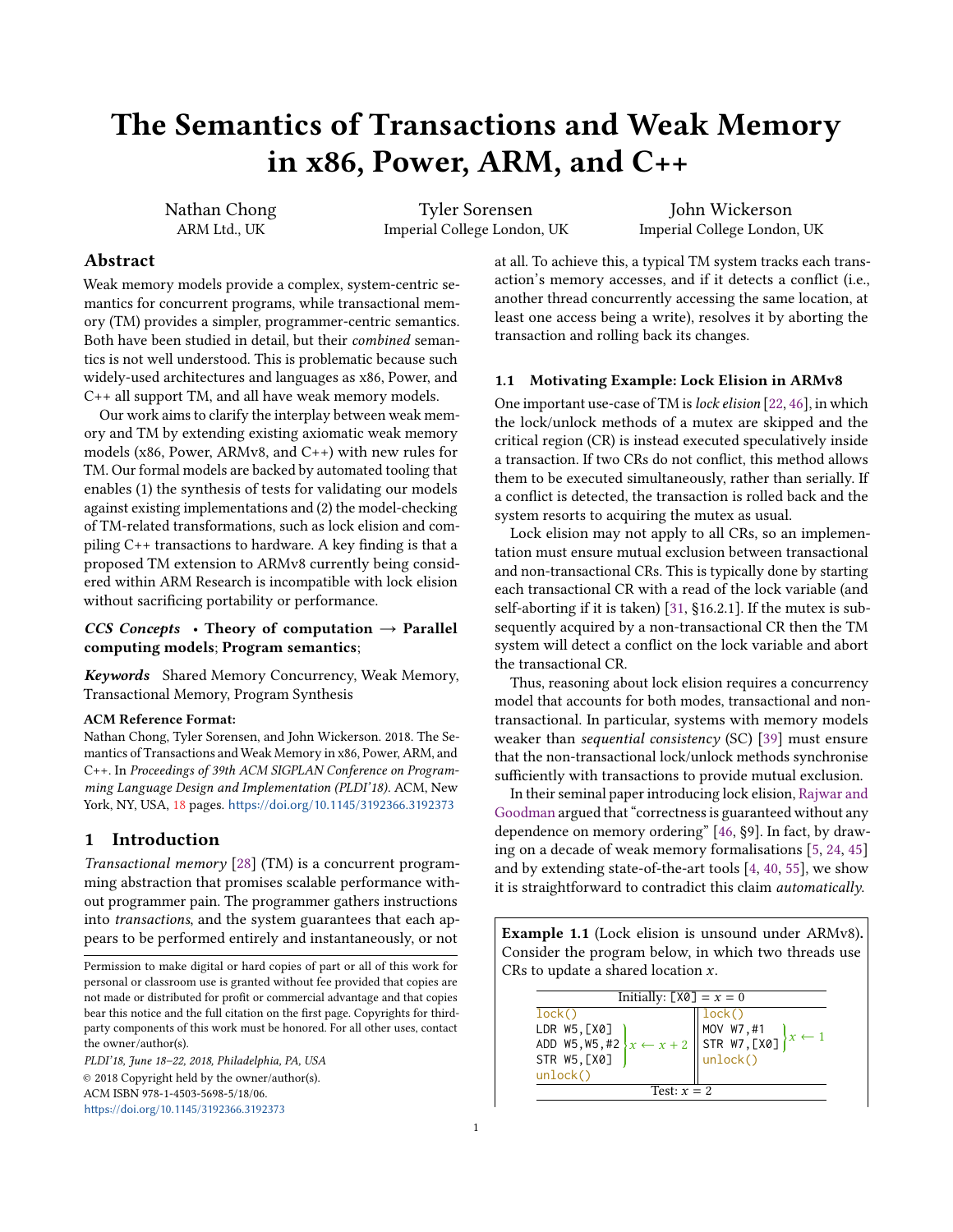It must not terminate with  $x = 2$ , for this would violate mutual exclusion. Now, let us instantiate the lock/unlock calls with two possible implementations of those methods.



The left thread executes its CR non-transactionally, using the recommended ARMv8 spinlock [\[7,](#page-13-4) K9.3], while the right thread uses lock elision (with unofficial but representative TM instructions). This program can terminate with  $x = 2$ , thus witnessing the unsoundness of lock elision, as follows:

- $\blacksquare$  The left thread reads the lock variable *m* as 0 (free). LDAXR indicates an acquire load, which means that the read cannot be reordered with any later event in program-order.
- 2 The left thread reads  $x$  as 0. This load can execute speculatively because ARMv8 does not require that the earlier store-exclusive (STXR) completes first [\[45\]](#page-14-4).
- <sup>3</sup> The right thread starts a transaction, sees the lock is still free, updates  $x$  to 1, and commits its transaction.
- $\blacklozenge$  The left thread updates *m* to 1 (taken). This is a store-exclusive (STXR) [\[36\]](#page-14-7), so it only succeeds if  $m$  has not been updated since the last load-exclusive (LDAXR). It does succeed, because the right thread only reads m.
- $\overline{\bullet}$  Finally, the left thread updates x to 2, and m to 0. STLR is a release store, which means that the update to  $m$  cannot be reordered with any earlier event in program-order.

The crux of our counterexample is that a (non-transactional) CR can start executing after the lock has been observed to be free, but before it has actually been taken. Importantly, this relaxation is safe if all CRs are mutex-protected (i.e., the spinlock in isolation is correct), since every lock acquisition involves writing to the lock variable and at most one store-exclusive can succeed. Rather, the counterexample only arises when this relaxation is combined with any reasonable TM extension to ARMv8. This includes a proposed extension currently being considered within ARM Research.

Furthermore, there appears to be no easy fix. Re-implementing the spinlock by appending a DMB fence to the lock() implementation would prevent the problematic reordering, but would also inhibit compatibility with code that uses the ARM-recommended spinlock, and may decrease performance when lock elision is not in use. Otherwise, if software

portability is essential, transactional CRs could be made to write to the lock variable (rather than just read it), but this would induce serialisation, and thus nullify the potential speedup from lock elision.

#### 1.2 Our Work

In this paper, we use formalisation to tame the interaction between TM and weak memory. Specifically, we propose axiomatic models for how transactions behave in x86 [\[31\]](#page-14-2), Power [\[29\]](#page-14-8), ARMv8 [\[7\]](#page-13-4), and C++ [\[34\]](#page-14-9). As well as the lock elision issue already explained, our formalisations revealed:

- an ambiguity in the specification of Power TM ([§5.2\)](#page-6-0),
- a bug in a register-transfer level (RTL) prototype implementation of ARMv8 TM ([§6.2\)](#page-8-0),
- a simplification to the C++ TM proposal ( $\S$ 7.2), and
- that coalescing transactions is unsound in Power ([§8.1\)](#page-10-0).

Although TM is conceptually simple, it is notoriously challenging to implement correctly, as exemplified by Intel repeatedly having to disable TM in its processors due to bugs [\[26,](#page-14-10) [30\]](#page-14-11), IBM describing adding TM to Power as "arguably the single-most invasive change ever made to IBM's RISC architecture" [\[1\]](#page-13-5), and the C++ TM Study Group listing "conflict with the C++ memory model and atomics" as one of their hardest challenges [\[56\]](#page-14-12). To cope with the combined complexity of transactions and weak memory that exist in real systems, we build on several recent advances in automated tooling to help develop and validate our models. In the x86 and Power cases, we use the SAT-based Memalloy tool [\[55\]](#page-14-6), extended with an exhaustive enumeration mode à la Lustig et al. [\[40\]](#page-14-5), to automatically synthesise exactly the 'minimally forbidden' tests (up to a bounded size) that distinguish our TM models from their respective non-TM baselines. We then use the Litmus tool [\[4\]](#page-13-3) to check that these tests are never observed on existing hardware (i.e., that our models are sound). We also generate a set of 'maximally allowed' tests, which we use to assess the completeness of our models (i.e., how many of the behaviours our models allow are empirically observable).

Moreover, we investigate several properties of our models. For instance, C++ offers 'atomic' transactions and 'relaxed' transactions; we prove that atomic transactions are strongly isolated, and that race-free programs with no non-SC atomics and no relaxed transactions enjoy 'transactional SC'. Other properties of our models we verify up to a bound using Memalloy; these are that introducing, enlarging, or coalescing transactions introduces no new behaviours, and that C++ transactions compile soundly to x86, Power, and ARMv8.

Finally, we show how Memalloy can be used to check a library implementation against its specification by encoding it as a program transformation. We apply our technique to check that x86 and Power lock elision libraries correctly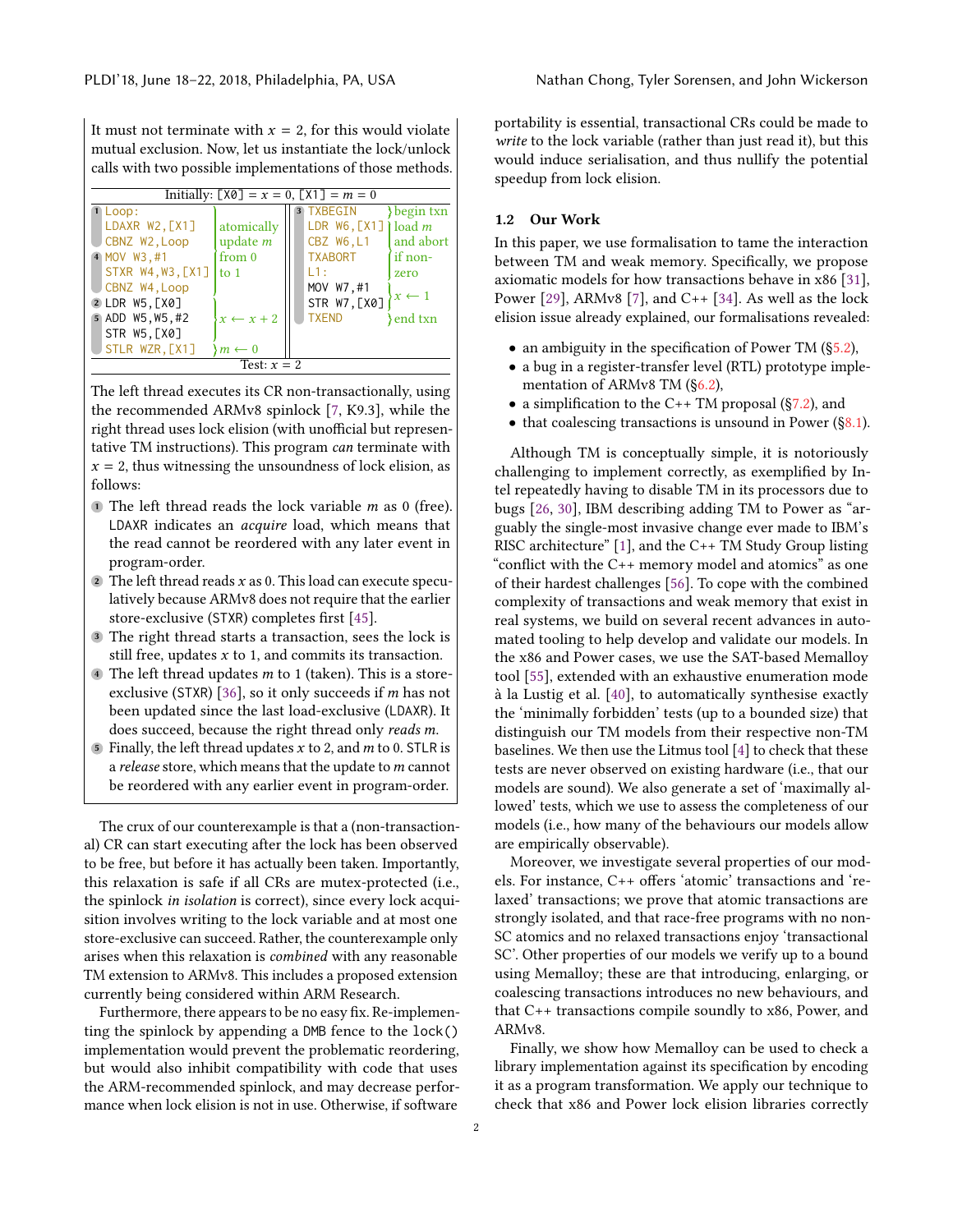The Semantics of Transactions and Weak Memory ... . . . . . . . . . . . . . . PLDI'18, June 18–22, 2018, Philadelphia, PA, USA

implement mutual exclusion – but that this is not so, as we have seen, in ARMv8.

Summary Our contributions are as follows:

- a fully-automated toolflow for generating tests from an axiomatic memory model and using them to validate the model's soundness, its completeness, and its metatheoretical properties ([§4\)](#page-4-0);
- formalisations of TM in the SC  $(\frac{1}{3})$ , x86  $(\frac{1}{5})$ , Power  $(\frac{1}{5})$ , ARMv8 ( $\S6$ ), and C++ ( $\S7$ ) memory models;
- proofs that the transactional C++ memory model guarantees strong isolation for atomic transactions, and transactional SC for race-free programs with no non-SC atomics or non-atomic transactions ([§7\)](#page-9-1);
- the automatic, bounded verification of transactional monotonicity and compilation from C++ transactions to hardware ([§8\)](#page-10-1); and
- a technique for validating lock elision against hardware TM models, which is shown to be effective through the discovery of the serious flaw of Example [1.1](#page-0-0) ([§8\)](#page-10-1).

Companion Material We provide all the models we propose (in the .cat format [\[5\]](#page-13-1)), the automatically-generated litmus tests used to validate our models, litmus tests corresponding to all the executions discussed in our paper, and Isabelle proofs of all statements marked with the  $\mathcal S$  symbol.

# 2 Background: Axiomatic Memory Models

Here we give the necessary background on the formal framework we use for reasoning about programs, which is standard across several recent works [\[5,](#page-13-1) [40,](#page-14-5) [55\]](#page-14-6).

A memory model defines how threads interact with shared memory. An axiomatic memory model consists of constraints (i.e., axioms) on candidate executions. An execution is a graph representing a runtime behaviour, whose structure is defined below. The candidate executions of a program are obtained by assuming a non-deterministic memory system: each load can observe a store from anywhere in the program. After filtering away the candidates that fail the constraints, we are left with the consistent executions; i.e., those that are allowed in the presence of the actual memory system.

#### 2.1 Executions

Let  $X$  be the set of all executions. Each execution is a graph whose vertices, E, represent runtime memory-related events and whose labelled edges represent various relations between them. The events are partitioned into  $R$ ,  $W$ , and  $F$ , the sets of read, write, and fence events.<sup>[1](#page-2-0)</sup> Events in an execution are connected by the following relations:

• po, program order (a.k.a. sequenced-before);

<span id="page-2-1"></span>

Figure 1. An execution and its litmus test

- *addr/ctrl/data*, an address/control/data dependency;
- $rmw$ , to indicate read-modify-write operations;
- sloc, between events that access the same location;
- *rf*, the 'reads-from' relation; and
- co, the 'coherence' order in which writes hit memory.

We restrict our attention to executions that are well-formed as follows: po forms, for each thread, a strict total order over that thread's events; addr, ctrl, and data are within po and always originate at a read; rmw links the read of an RMW operation to its corresponding write; rf connects writes to reads accessing the same location, with no read having more than one incoming rf edge; and co connects writes to the same location and forms, for each location, a strict total order over the writes to that location.

**Notation** Given a relation  $r, r^{-1}$  is its inverse,  $r^2$  is its reflex-<br>ive closure  $r^+$  is its transitive closure, and  $r^*$  is its reflexive ive closure,  $r^+$  is its transitive closure, and  $r^*$  is its reflexive<br>transitive closure, We use  $\frac{1}{r}$  for the complement of a set or transitive closure. We use  $\neg$  for the complement of a set or relation, implicitly with respect to the set of all events or event pairs in the execution. We write ';' for relational composition:  $r_1$ ;  $r_2 = \{(x, z) | \exists y \ldotp (x, y) \in r_1 \land (y, z) \in r_2\}$ . We write  $[-]$  to lift a set to a relation:  $[s] = \{(x, x) | x \in s\}$ . To restrict a relation  $r$  to being inter-thread or intra-thread, we use  $r_e = r \setminus (p o \cup p o^{-1})^*$  or  $r_i = r \cap (p o \cup p o^{-1})^*$ , respectively. Similarly,  $r_{loc} = r \cap$  sloc.

Derived Relations The from-read (fr) relation relates each read event to all the write events on the same location that are co-later than the write the read observed [\[40\]](#page-14-5). The com relation captures three ways events can 'communicate' with each other.

$$
fr = ([R]; sloc; [W]) \setminus (rf^{-1}; (co^{-1})^*)
$$
  
com = rf  $\cup$  co  $\cup$  fr

Visualising Executions We represent executions using diagrams like the one in Fig. [1](#page-2-1) (left). Here, the po-edges separate the execution's events into two threads, each drawn in one column. Each event is labelled with the sets it belongs to, such as  $R$  and  $W$ . We use location names such as  $x$  to identify the sloc-classes.

#### <span id="page-2-2"></span>2.2 From Executions to Litmus Tests

In order to test whether an execution of interest is observable in practice, it is necessary to convert it into a litmus test (i.e., a program with a postcondition) [\[18\]](#page-13-6). This litmus test is constructed so that the postcondition only passes when the particular execution of interest has been taken [\[3,](#page-13-7) [55\]](#page-14-6).

<span id="page-2-0"></span> $^{\rm 1}$  We encode fences as *events* (rather than edges) because this simplifies execution minimisation ([§4.2\)](#page-4-1). We then derive architecture-specific fence relations that connect events separated by fence events, which we use in our models and execution graphs.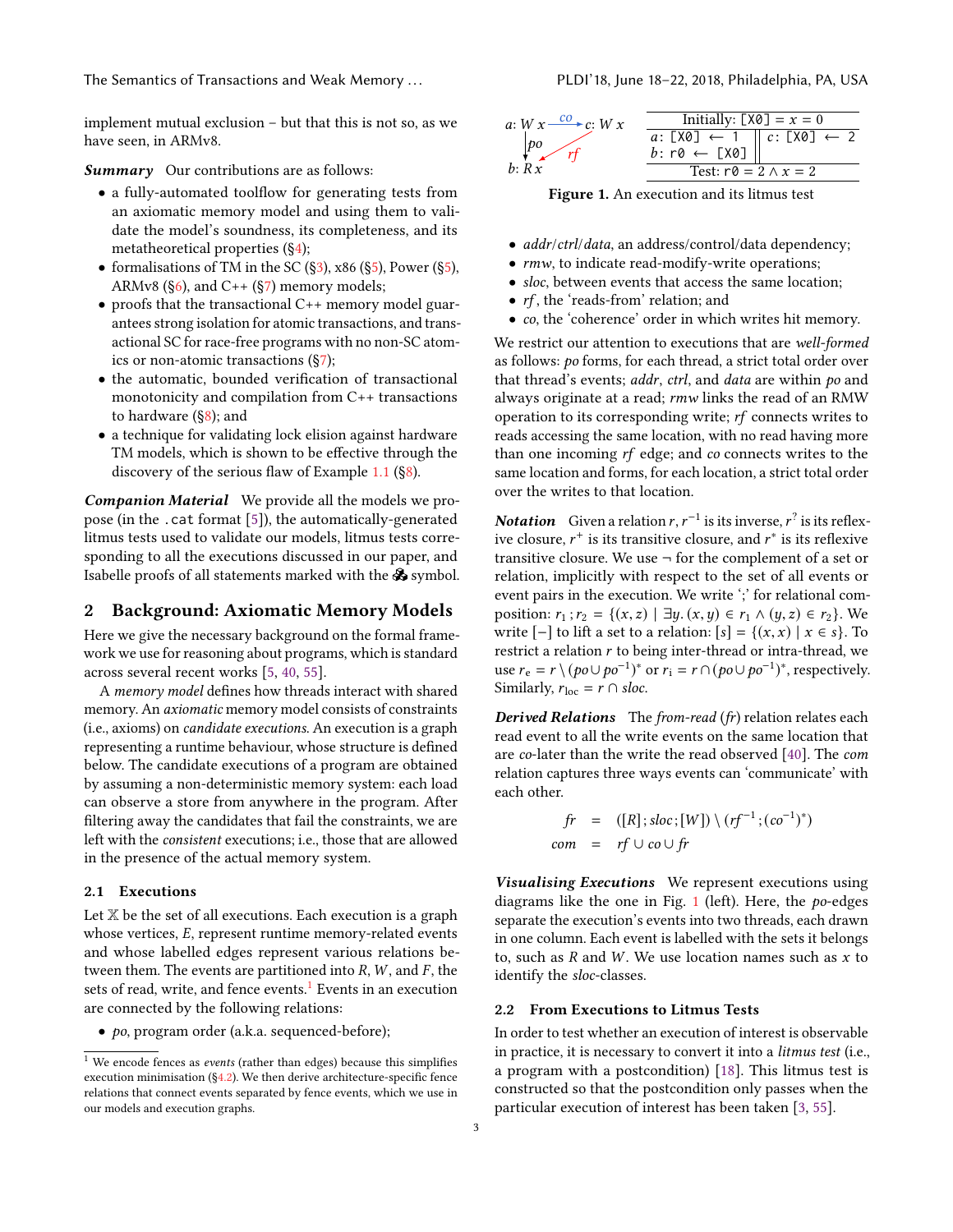<span id="page-3-5"></span>

Figure 2. A transactional execution and its litmus test

As an example, the execution on the left of Fig. [1](#page-2-1) corresponds to the pseudocode litmus test on the right. Read events become loads, writes become stores, and the po-edges induce the order of instructions and their partitioning into threads. To ensure that the litmus test passes only when the intended rf -edges are present, we arrange that each store writes a unique non-zero value, and then check that each local register holds the value written by the store it was intended to observe – this corresponds to the  $r\theta = 2$  in the postcondition. To ensure that the intended co-edges are present, we check the final value of each memory location – this corresponds to the  $x = 2$  $x = 2$  in the postcondition.<sup>2</sup>

#### <span id="page-3-0"></span>3 Axiomatising Transactions

Transactional memory (TM) can be provided either at the architecture level (x86, Power, ARMv8) or in software (C++). Since we are concerned only with the specification of TM, and not its implementation, we can formalise both forms within a unified framework. In this section, we describe how program executions can be extended to express transactions  $(\S3.1)$  and how we can derive litmus tests to test for these executions ([§3.2\)](#page-3-3). We then propose axioms for capturing the isolation of transactions ( $\S$ 3.3), and for strengthening the SC memory model to obtain *transactional* SC ([§3.4\)](#page-4-2).

#### <span id="page-3-2"></span>3.1 Transactional Executions

To enable transactions in an axiomatic memory modelling framework, we extend executions with an stxn relation that relates events in the same successful (i.e., committed) transaction. For an execution to be well-formed, stxn must be a partial equivalence relation (i.e., symmetric and transitive), and each stxn-class must coincide with a contiguous subset of po. When generating the candidate executions of a program with transactions, each transaction is assumed to succeed or fail non-deterministically. That is, each either gives rise to a stxn-class of events, or vanishes as a no-op.

Diagrammatically, we represent  $stxn$  using [boxes.] For instance, events a and b in Fig. [2](#page-3-5) form a successful transaction.

<span id="page-3-6"></span>

Figure 3. Four SC executions that are allowed by weak isolation but forbidden by strong isolation

Remark 3.1. To study the behaviour of unsuccessful transactions in more detail, one could add an explicit representation of them in executions, perhaps using dashed boxes. However, the behaviour of unsuccessful transactions is tricky to ascertain on hardware because of the rollback mechanism. Moreover, it is unclear how they should interact with co, since co is the order in which writes hit the memory, which writes in unsuccessful transactions never do.

## <span id="page-3-3"></span>3.2 From Transactional Executions to Litmus Tests

A transactional execution can be converted into a litmus test by extending the construction of [§2.2.](#page-2-2) As an example, the execution on the left of Fig. [2](#page-3-5) corresponds to the litmus test on the right. The instructions in the transaction simply need enclosing in instructions that begin and end a transaction. We write these as txbegin and txend here; our tooling specialises these for each target architecture. The postcondition checks that the transaction succeeded using the 'ok' location, which is zeroed in the transaction's fail-handler,  $L_{fail}$ , the label of which is provided with the txbegin instruction.

#### <span id="page-3-4"></span>3.3 Weak and Strong Isolation

We now explain how the isolation property of transactions can be captured as a property of an execution graph. A TM system provides weak isolation if transactions are isolated from other transactions; that is, their intermediate state cannot affect or be affected by other transactions [\[12,](#page-13-8) [27\]](#page-14-13). It provides strong isolation if transactions are also isolated from non-transactional code.

The four 3-event SC executions in Fig. [3](#page-3-6) illustrate the difference between strong and weak isolation. In each, the interfering event would need to be within a transaction to be forbidden by weak isolation; strong isolation does not make this distinction. Executions (a) and (d) correspond to what [Blundell et al.](#page-13-8) call non-interference and containment, respectively, and (b) is similar to the standard axiom for RMW isolation (cf. RMWIsoL in Fig. [5\)](#page-5-1).

Failures of isolation can be characterised as communication cycles between transactions. To define these cycles, the following constructions are useful:

weaklift(r, t) = 
$$
t
$$
;  $(r \setminus t)$ ; t  
stronglift(r, t) =  $t^2$ ;  $(r \setminus t)$ ;  $t^2$ .

<span id="page-3-1"></span> $^{\rm 2}$  When there are more than two writes to a location, extra constraints on executions are needed to fix all the co-edges [\[55\]](#page-14-6).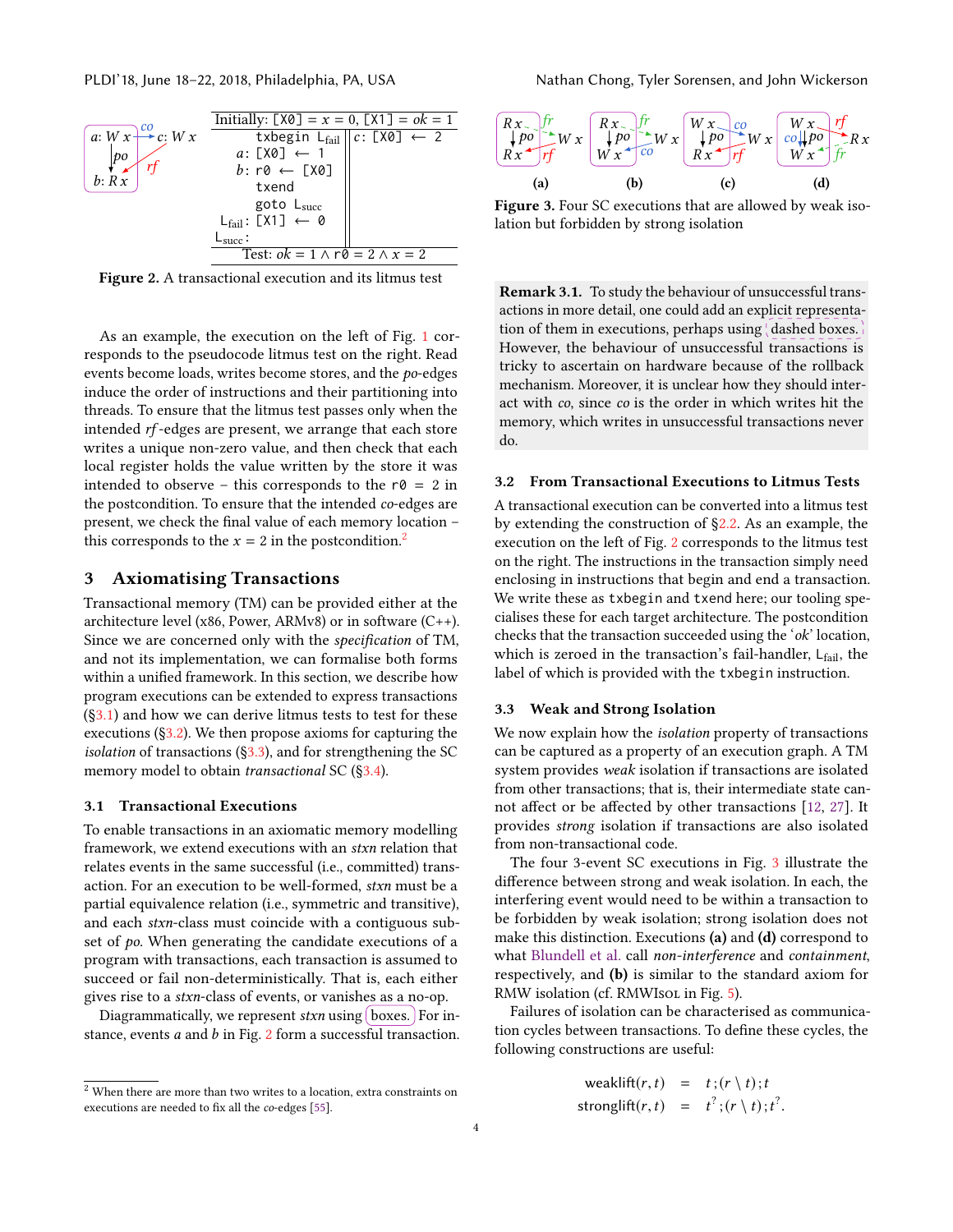The Semantics of Transactions and Weak Memory . . . PLDI'18, June 18–22, 2018, Philadelphia, PA, USA

<span id="page-4-3"></span>

| $\operatorname{acyclic}(hb)$ where $hb = po \cup com$ | (ORDER)    |
|-------------------------------------------------------|------------|
| acyclic(strong lift(hb, stxn))                        | (TXNORDER) |

Figure 4. SC axioms [\[49\]](#page-14-14), with TSC extensions highlighted

If  $r$  relates events  $e_1$  and  $e_2$  in different transactions, then weaklift(r, stxn) relates all the events in  $e_1$ 's transaction to all those in  $e_2$ 's transaction. The stronglift version also includes edges where the source and/or the target event are not in a transaction. Weak and strong isolation can then be axiomatised by treating all the events in a transaction as a single event whenever the transaction communicates with another transaction (WEAKISOL) or any other event (STRONGISOL).

| acyclic(weak lift (com, stxn)) | (WEAKISOL)   |
|--------------------------------|--------------|
| acyclic(stronglift(com, stxn)) | (STRONGISOL) |

#### <span id="page-4-2"></span>3.4 Transactional Sequential Consistency

Although isolation is a critical property for transactions, it only provides a lower bound on the guarantees that real architectures provide. Meanwhile, an upper bound on the guarantees provided by a reasonable TM implementation is transactional sequential consistency (TSC) [\[19\]](#page-13-9). The models we propose in [§5](#page-5-0)[–7](#page-9-1) all lie between these bounds.

TSC is a strengthening of the SC memory model in which consecutive events in a transaction must appear consecutively in the overall execution order. Where SC can be characterised axiomatically (Fig. [4\)](#page-4-3) by forbidding cycles in pro-gram order and communication (ORDER) [\[49\]](#page-14-14), we can obtain TSC by additionally forbidding such cycles between transactions and non-transactional events (TxNORDER). Note that TXNORDER subsumes the STRONGISOL axiom.

## <span id="page-4-0"></span>4 Methodology

We identify three components of a memory modelling methodology: (1) developing and refining axioms, (2) synthesising and running conformance tests, and (3) checking metatheoretical properties. In this section, we explain our approach to each of these components, and in particular, how we have extended the Memalloy tool [\[55\]](#page-14-6) to support each task.

**Background on Memalloy** The original Memalloy tool, built on top of Alloy [\[35\]](#page-14-15), was developed for comparing memory models. It takes two models (say, M and N), and searches for a single execution that distinguishes them (i.e., is inconsistent under  $M$  but consistent under  $N$ ). Additionally, if Memalloy is supplied with a translation on executions (e.g., representing a compiler mapping or a compiler optimisation), then it searches for a witness that the translation is unsound. This translation is defined by a relation, typically named  $\pi$ , from 'source' events to 'target' events.

#### 4.1 Developing and Refining Axioms

For each model, we make a first attempt at a set of axioms using information obtained from specifications, programming manuals, research papers, and discussions with designers. Then, for each proposed change to the model, we use Memalloy to generate tests that become disallowed or allowed as a result. We decide whether to accept the change based on discussing these tests with designers, and running them on existing hardware (where available) using the Litmus tool [\[4\]](#page-13-3).

In order to extend Memalloy to support the development of transactional memory models in this way, we augmented the form of executions as described in  $\S$ 3.1, and modified the litmus test generator as described in [§3.2.](#page-3-3)

#### <span id="page-4-1"></span>4.2 Synthesising and Running Conformance Tests

To build confidence in a model, we compare the behaviours it admits against those allowed by the architecture or language being modelled. It is vital that no behaviour allowed by the architecture/language is forbidden by the model, so we exhaustively generate all litmus tests (up to a bounded size) that our model forbids, and confirm using Litmus that none can be observed on existing hardware.

To achieve this, we extended Memalloy with a mode for exhaustively generating conformance tests for a given model M. The key to exhaustive generation is a suitable notion of minimality, without which we would obtain an infeasibly large number of tests. We closely follow Lustig et al. [\[40\]](#page-14-5), and define execution minimality with respect to the following partial order between executions. Let  $X \nightharpoonup Y$  hold when execution  $X$  can be obtained from execution  $Y$  by:

- (i) removing an event (plus any incident edges),
- (ii) removing a dependency edge (addr, ctrl, data, rmw), or
- (iii) downgrading an event (e.g. reducing an acquire-read to a plain read in ARMv8).

We then calculate the set min-inconsistent(M) = { $X \in \mathbb{X}$  |  $X \notin \text{consistent}(M) \land \forall X' \subset X$ .  $X' \in \text{consistent}(M)$ }.<br>
Extending Memalloy to support the synthesis of t

Extending Memalloy to support the synthesis of transactional conformance tests requires minimality to take transactions into account. To do this, we arrange that  $X \nightharpoonup Y$  also holds when  $X$  can be obtained from  $Y$  by:

(v) making the first or last event in a transaction non-transactional (i.e. removing all of its incident stxn edges).

(We avoid the 'middle' of a transaction so as not to create noncontiguous transactions and hence ill-formed executions.)

Remark 4.1. While this is a slightly coarse notion of minimality – a more refined version would also allow a large transaction to be chopped into two smaller ones – it is cheap to implement in the constraint solver as it only requires quantification over a single event. As a result, Memalloy may generate some executions that appear non-minimal, but as we show in [§5.3,](#page-7-0) this does not impede our ability to generate and run large batches of conformance tests.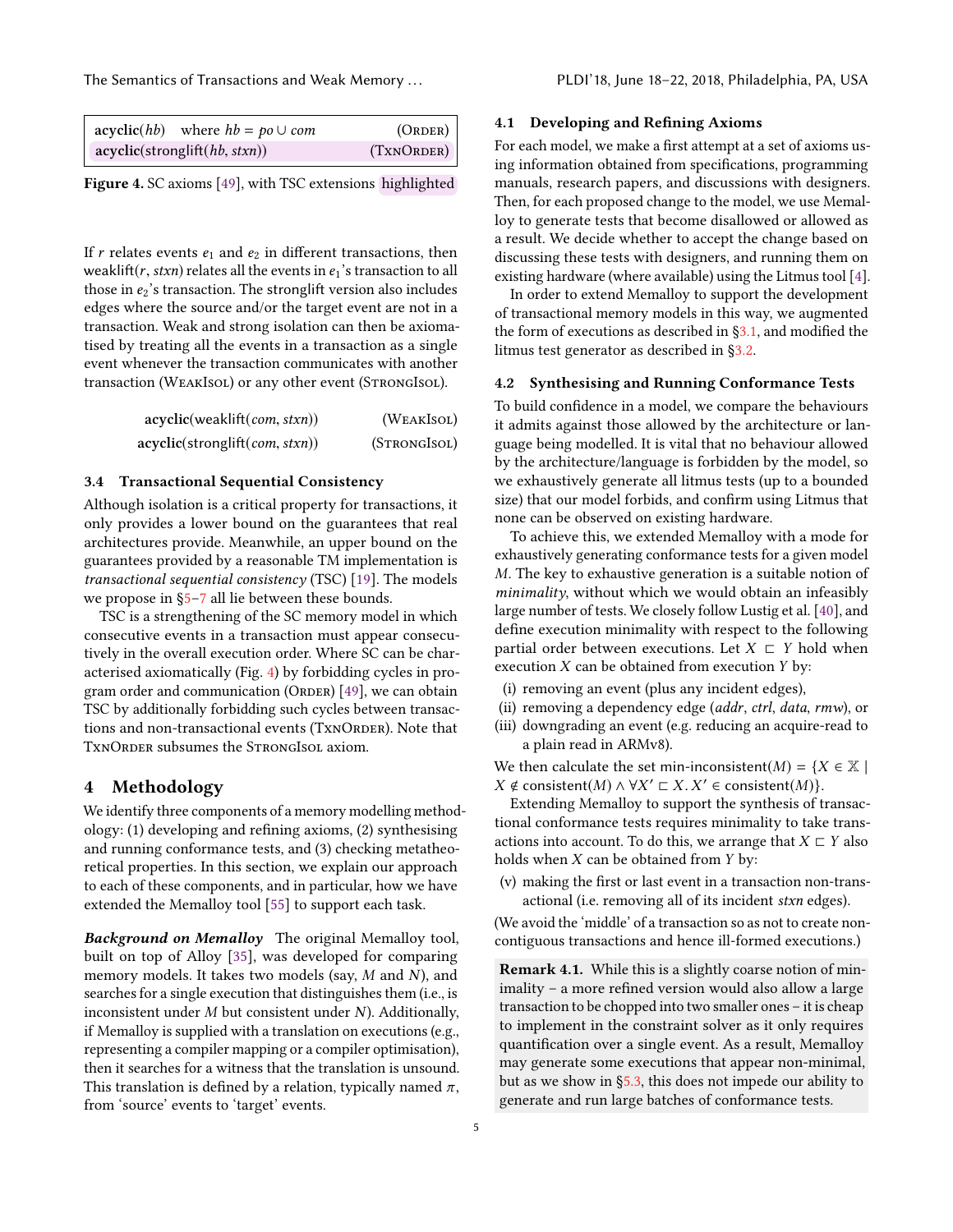Generating Allowed Tests Having generated the minimally-forbidden tests, the question naturally arises of whether we can generate the maximally-allowed tests too. Where the minimally-forbidden tests include just enough fences/dependencies/transactions to be forbidden (and failing to observe these tests empirically suggests that the model is not too strong), the maximally-allowed tests include just not enough (and observing them suggests that the model is not too weak). We found the maximally-allowed tests valuable for communicating with engineers about the detailed relaxations permitted by our models. However, in our experiments, allowed tests are less conclusive than forbidden ones, because where the observation of a forbidden test implies that the model is unsound, the non-observation of an allowed test may be caused by not performing enough runs, or by the machine under test being implemented conservatively.

Moreover, the notion of execution maximality is not as natural as minimality. For instance, an inconsistent execution is only considered minimally-inconsistent if removing any event makes it consistent, yet it is not sensible to deem a consistent execution maximally-consistent only when adding any event makes it inconsistent – such a condition is almost impossible to satisfy. Even with event addition/removal set aside, maximal-consistency tends to require executions to be littered with redundant fences and dependencies.

Therefore, we approximate the maximally-consistent executions as those obtained via a single ⊏-step from a minimallyinconsistent execution. That is, we let max-consistent( $M$ ) =  ${X \in \mathbb{X} \mid \exists Y \in \text{min-inconsistent}(M) \colon X \sqsubset Y}.$ 

#### <span id="page-5-2"></span>4.3 Checking Metatheoretical Properties

As explained at the start of this section, Memalloy is able to validate transformations between two memory models, providing they can be encoded as a  $\pi$ -relation between executions. In [§8,](#page-10-1) we exploit this ability to check several TMrelated transformations and compiler mappings.

In fact, Memalloy can also be used to check libraries under weak memory. Prior work has (manually) verified that stack, queue, and barrier libraries implement their specifications under weak memory models [\[8,](#page-13-10) [52\]](#page-14-16); here we show how checking these types of properties can be automated up to a bounded number of library and client events. We see this as a straightforward first-step towards a general verification effort. The idea, which we apply to a lock elision library in [§8.3,](#page-11-0) is to treat the replacement of the library's specification with its implementation as a program transformation. To do this, we first extend executions with events that represent method calls. Second, we extend execution well-formedness so that illegal call sequences (such as popping from an empty stack) are rejected. Third, we strengthen the memory model's consistency predicate with axioms capturing the library's obligations (such as pops never returning data from later pushes). Finally, we constrain  $\pi$  so that it maps each method

<span id="page-5-1"></span>

| $\text{acyclic}(p_{\theta_{\text{loc}}}\cup com)$                             | (COHERENCE)  |  |  |  |
|-------------------------------------------------------------------------------|--------------|--|--|--|
| empty( $\mathit{rmw} \cap (f_{r_e}; c o_e)$ )                                 | (RMWIsoL)    |  |  |  |
| acyclic(hb)                                                                   | (ORDER)      |  |  |  |
| where $ppo = ((W \times W) \cup (R \times W) \cup (R \times R)) \cap po$      |              |  |  |  |
| $t \text{fence} = p \circ \bigcap ((\neg stxn; stxn) \cup (stxn; \neg stxn))$ |              |  |  |  |
| $L = \text{domain}(rm) \cup \text{range}(rm)$                                 |              |  |  |  |
| $implied = [L]$ ; $po \cup po$ ; $[L] \cup$ tfence                            |              |  |  |  |
| $hb = mfence \cup ppo \cup implied \cup rf_e \cup fr \cup co$                 |              |  |  |  |
| acyclic(strong lift (com, stxn))                                              | (STRONGISOL) |  |  |  |
| acyclic(stronglift(hb, stxn))                                                 | (TXNORDER)   |  |  |  |

Figure 5. x86 consistency axioms [\[5\]](#page-13-1), with our TM additions highlighted

call to an event sequence representing the implementation of that method.

## <span id="page-5-0"></span>5 Transactions in x86 and Power

Over the next three sections, we show how our methodology can be applied to four different targets. We begin with x86 and Power, which have both supported TM since 2013 [\[15,](#page-13-11) [32\]](#page-14-17). Intel's Transactional Synchronisation Extensions (TSX) provide XBEGIN, XEND, and XABORT instructions for starting, committing, and aborting transactions, while Power provides tbegin, tend, and tabort.

#### 5.1 Background: the x86 and Power Memory Models

Both the x86 memory model [\[44\]](#page-14-18) and the Power memory model [\[5,](#page-13-1) [47,](#page-14-19) [48\]](#page-14-20) allow certain instructions to execute out of program order, with x86 allowing stores to be reordered with later loads and Power allowing many more relaxations. Both architectures provide fences (MFENCE in x86, and lwsync, sync, and isync in Power) to allow these relaxations to be controlled. The x86 architecture provides atomic RMWs via LOCK-prefixed instructions, while Power implements RMWs using *exclusive* instructions like those seen in Example [1.1.](#page-0-0) Moreover, x86 is *multicopy-atomic* [\[18\]](#page-13-6), which means that writes are propagated to all other threads simultaneously. Power does not have this property, so its memory model includes explicit axioms to describe how writes propagate.

More formally, we extend executions with relations that connect events in program order that are separated by a fence event of a given type. For x86, we add an mfence relation, and for Power, we add isync, lwsync, and sync.

An x86 execution is consistent if it satisfies all of the axioms in Fig. [5](#page-5-1) (ignoring the highlighted regions for now). The Coherence axiom forbids cycles in communication edges and program order among events on the same location; this guarantees programs that use only a single location to have SC semantics. Happens-before (hb) imposes the eventordering constraints upon which all threads must agree, and ORDER ensures that  $\overrightarrow{h}b^*$  is a partial order. The constraints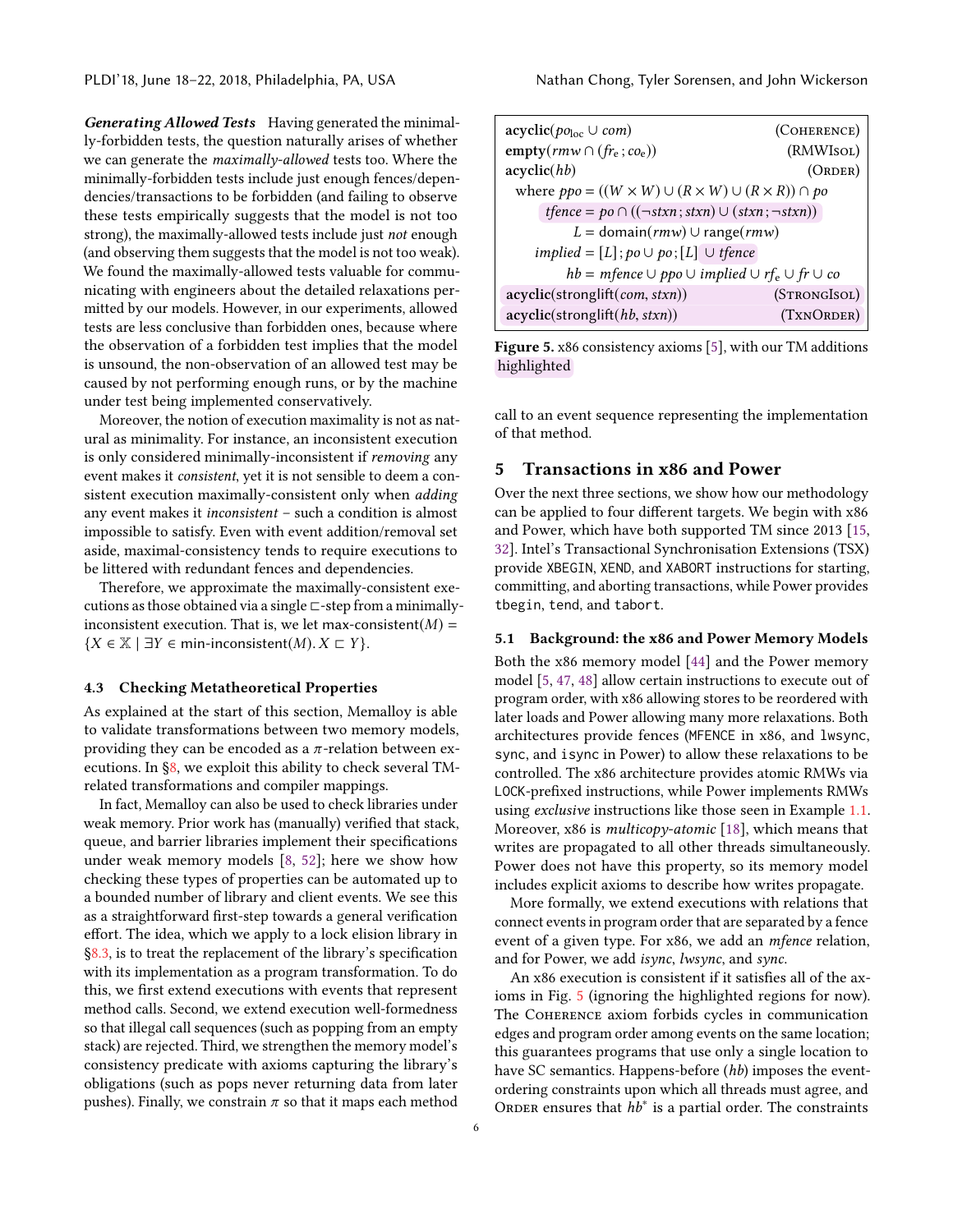The Semantics of Transactions and Weak Memory ... . . . . . . . . . . . . . . PLDI'18, June 18–22, 2018, Philadelphia, PA, USA

<span id="page-6-1"></span>

| $\operatorname{acyclic}(p_{\mathcal{O}_{loc}} \cup com)$                                               | (COHERENCE)  |  |  |  |
|--------------------------------------------------------------------------------------------------------|--------------|--|--|--|
| empty( $\mathit{rmw} \cap (f_{r_e}; c_{o_e})$ )<br>(RMWIsoL)                                           |              |  |  |  |
| acyclic(hb)                                                                                            | (ORDER)      |  |  |  |
| where $ppo = (presented program order, elided)$                                                        |              |  |  |  |
| $t \text{fence} = p \circ \cap ((\neg \text{stxn}; \text{stxn}) \cup (\text{stxn}; \neg \text{stxn}))$ |              |  |  |  |
| fence = sync $\cup$ tfence $\cup$ (lwsync $\setminus$ $(W \times R)$ )                                 |              |  |  |  |
| $ihb = ppo \cup fence$                                                                                 |              |  |  |  |
| thb = $(r f_e \cup ((f r_e \cup c o_e)^*; i h b))^*$ ; $(f r_e \cup c o_e)^*$ ; $r f_e^2$              |              |  |  |  |
| $hb = (rf_e^2; ihb; rf_e^2)$ $\cup$ weaklift( <i>thb</i> , <i>stxn</i> )                               |              |  |  |  |
| $acyclic(co \cup prop)$<br>(Propagation)                                                               |              |  |  |  |
| where <i>efence</i> = $rf_e^2$ ; <i>fence</i> ; $rf_e^2$                                               |              |  |  |  |
| $prop_1 = [W]$ ; efence; $hb^*$ ; $[W]$                                                                |              |  |  |  |
| $prop_2 = com_e^*; e fence^*; hb^*; (sync \cup f fence); hb^*$                                         |              |  |  |  |
| $tprop_1 = rf_e$ ; stxn; $[W]$                                                                         |              |  |  |  |
| $tprop_2 = stxn; rf_e$                                                                                 |              |  |  |  |
| $prop = prop_1 \cup prop_2 \cup trop_1 \cup trop_2$                                                    |              |  |  |  |
| $irreflexive(f_r, prop; hb^*)$<br>(OBSERVATION)                                                        |              |  |  |  |
| acyclic(stronglift(com, stxn))                                                                         | (STRONGISOL) |  |  |  |
| acyclic(strong lift(hb, stxn))<br>(TXNORDER)                                                           |              |  |  |  |
| $\text{empty}(r m w \cap \text{tfence}^*)$<br>(TXNCANCELSRMW)                                          |              |  |  |  |

Figure 6. Power consistency axioms [\[5\]](#page-13-1), with our TM additions highlighted , and some details elided for brevity.

on hb arise from: fences placed by the programmer (mfence), fences created implicitly by LOCK'd operations (implied), the preserved fragment of the program order (ppo), inter-thread observations  $(r f_e)$  and communication edges (fr and co).

A Power execution is consistent if it satisfies all the axioms in Fig. [6](#page-6-1) (again, ignoring the highlights). The first axiom not already seen is ORDER, which ensures that happens-before (hb) is acyclic. In contrast to x86, the happens-before relation in Power is formed from inter-thread observations  $(r f_e)$ , the preserved fragment of the program order (ppo), and fences (fence). We elide the definition of ppo as it is complex and unchanged by our TM additions. The prop relation governs how fences restrict "the order in which writes propagate" [\[5\]](#page-13-1), and the Propagation axiom ensures that this relation does not contradict the coherence order. Observation governs which writes a read can observe: if  $e_1$  propagates before  $e_2$ , then any read that happens after  $e_2$  is prohibited from observing a write that precedes  $e_1$  in coherence order.

# <span id="page-6-0"></span>5.2 Adding Transactions

To extend the x86 and Power memory models to support TM, we make the following amendments, each highlighted in Figs. [5](#page-5-1) and [6.](#page-6-1)

Strong Isolation (x86 and Power) The Power manual says that transactions "appear atomic with respect to both transactional and non-transactional accesses performed by other

threads" [\[29,](#page-14-8) §5.1], and the TSX manual defines conflicts not just between transactions, but between a transaction and "another logical processor" (which is not required to be executing a transaction) [\[31,](#page-14-2) §16.2]. We interpret these statements to mean that x86 and Power transactions provide strong isolation, so we add our STRONGISOL axiom from [§3.3.](#page-3-4)

Implicit Transaction Fences (x86 and Power) In both x86 and Power, fences are created at the boundaries of successful transactions. In x86, "a successfully committed [transaction] has the same ordering semantics as a LOCK prefixed instruction" [\[31,](#page-14-2) §16.3.6], and in Power, "[a] tbegin instruction that begins a successful transaction creates a [cumulative] memory barrier", as does "a tend instruction that ends a successful transaction" [\[29,](#page-14-8) §1.8]. Hence, we define *tfence* as the program-order edges that enter  $(\neg$ *stxn*; *stxn*) or exit (stxn;  $\neg$ stxn) a successful transaction, and add tfence alongside the existing fence relations (mfence and sync).

Transaction Atomicity (x86 and Power) We extend the prohibition on hb cycles among events to include cycles among transactions (TXNORDER). This essentially treats all the transaction's events as one indivisible event, and is justified by the atomicity guarantee given to transactions, which in x86 is "that all memory operations [. . . ] appear to have occurred instantaneously when viewed from other logical processors" [\[31,](#page-14-2) §16.2], and in Power is that each successful transaction "appears to execute as an atomic unit as viewed by other processors and mechanisms" [\[29,](#page-14-8) §1.8].

Barriers within Transactions (Power only) Each transaction contains an "integrated memory barrier", which ensures that writes observed by a successful transaction are propagated to other threads before writes performed by the transaction itself [\[29,](#page-14-8) §1.8]. This behaviour is epitomised by the WRC-style execution below [\[15,](#page-13-11) Fig. 6],

<span id="page-6-2"></span>a: 
$$
W \times \overline{r}
$$
 b:  $R \times \overline{r}$   
\nf \rightarrow c:  $W \times \overline{r}$  e:  $R \times \overline{r}$   
\ne:  $R \times \overline{r}$ 

which must be ruled out because the transaction's write  $(c)$ has propagated to the third thread before a write (a) that the transaction observed. We capture this constraint by extending the prop relation so that it connects any write observed by a transaction to any write within that transaction  $(tprop<sub>1</sub>)$ . In execution  $(1)$ , this puts a *prop* edge from *a* to *c*. The execution is thus forbidden by the existing OBSERVATION axiom.

Remark 5.1. The following executions are similar to [\(1\)](#page-6-2), and like [\(1\)](#page-6-2), they could not be observed empirically. However, the Power manual is ambiguous about whether they should be forbidden.

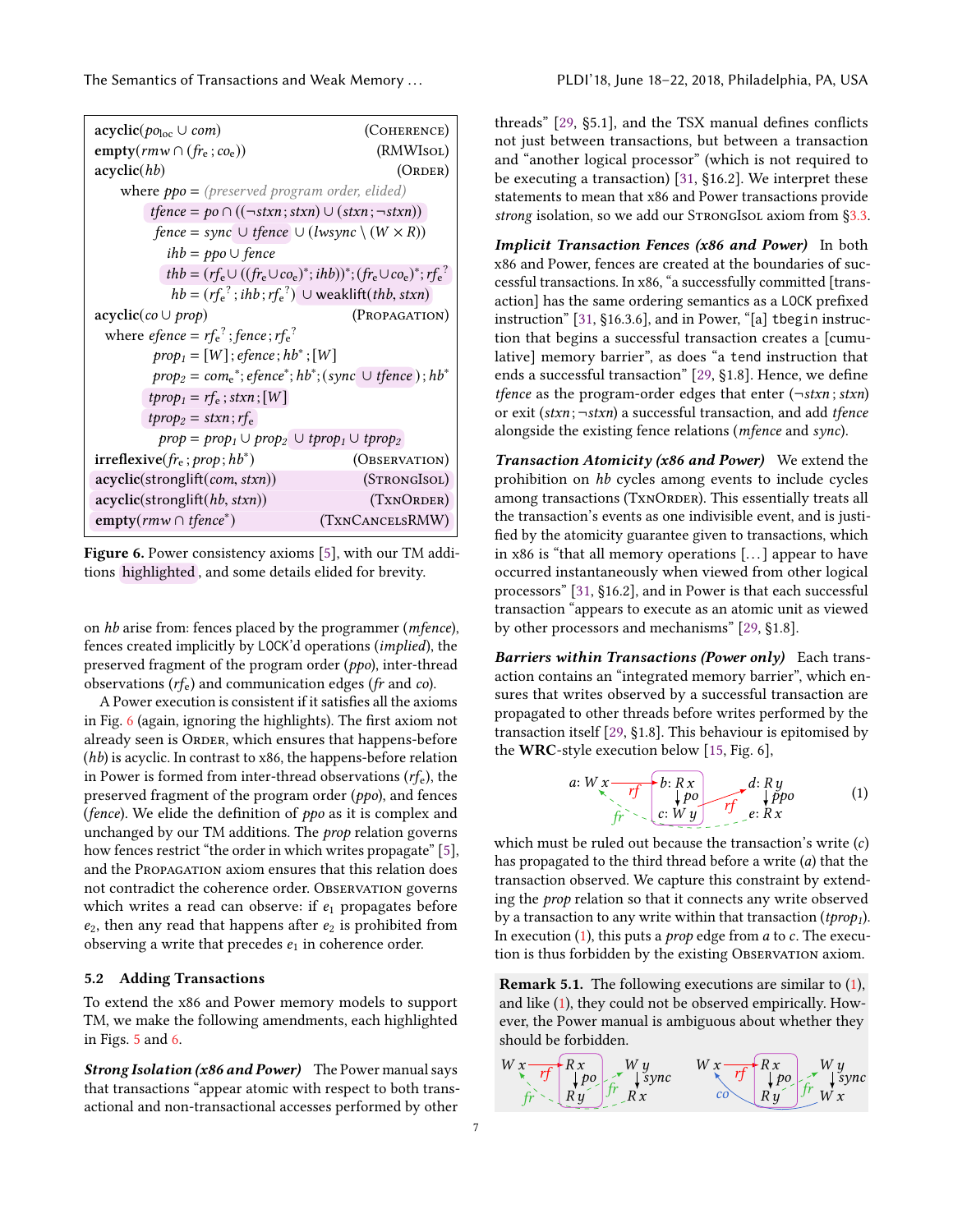In particular, because the transactions are read-only, we cannot appeal to the integrated memory barrier. We have reported this ambiguity to IBM architects, and while we await a clarified specification, our model errs on the side of caution by permitting these executions.

Propagation of Transactional Writes (Power only) Although Power is not multicopy-atomic in general, transactional writes are multicopy-atomic; that is, the architecture will "propagate the transactional stores fully before committing the transaction" [\[15,](#page-13-11) §4.2]. This behaviour is epitomised by another WRC-style execution, in which the middle thread sees the transactional write to x before the right thread does.

$$
\underbrace{(a: W \times f \times f \times f \times R \times f \times R \times f \times R \times f \times R \times f \times R \times f \times R \times f \times R \times f \times R \times f \times R \times f \times R \times f \times R \times f \times R \times f \times R \times f \times R \times f \times R \times f \times R \times f \times R \times f \times R \times f \times R \times f \times R \times f \times R \times f \times R \times f \times R \times f \times R \times f \times R \times f \times R \times f \times R \times f \times R \times f \times R \times f \times R \times f \times R \times f \times R \times f \times R \times f \times R \times f \times R \times f \times R \times f \times R \times f \times R \times f \times R \times f \times R \times f \times R \times f \times R \times f \times R \times f \times R \times f \times R \times f \times R \times f \times R \times f \times R \times f \times R \times f \times R \times f \times R \times f \times R \times f \times R \times f \times R \times f \times R \times f \times R \times f \times R \times f \times R \times f \times R \times f \times R \times f \times R \times f \times R \times f \times R \times f \times R \times f \times R \times f \times R \times f \times R \times f \times R \times f \times R \times f \times R \times f \times R \times f \times R \times f \times R \times f \times R \times f \times R \times f \times R \times f \times R \times f \times R \times f \times R \times f \times R \times f \times R \times f \times R \times f \times R \times f \times R \times f \times R \times f \times R \times f \times R \times f \times R \times f \times R \times f \times R \times f \times R \times f \times R \times f \times R \times f \times R \times f \times R \times f \times R \times f \times R \times f \times R \times f \times R \times f \times R \times f \times R \times f \times R \times f \times R \times f \times R \times f \times R \times f \times R \times f \times R \times f \times R \times f \times R \times f \times R \times f \times R \times f \times R \times f \times R \times f \times R \times f \times R \times f \times R \times f \times R \times f \times R \times f \times R \times f \times R \times f \times R \times f \times R \times f \times R \times f \times R \times f
$$

To rule out such executions, it suffices to extend the prop relation with reads-from edges that exit a transaction ( $tprop<sub>2</sub>$ ), and then to invoke Observation again.

**Read-modify-writes (Power only)** In Power, when a storeexclusive is separated from its corresponding load-exclusive by "a state change from Transactional to Non-transactional or Non-transactional to Transactional", the RMW operation will always fail [\[29,](#page-14-8) §1.8]. Therefore, the TxnCANCELSRMW axiom ensures that no consistent execution has an rmw edge crossing a transaction boundary.

Transaction Ordering (Power only) The Power manual states that "successful transactions are serialised in some order", and that it is impossible for contradictions to this order to be observed [\[29,](#page-14-8) p. 824].

We capture this constraint by extending the *hb* relation to include a new thb relation between transactions. The thb relation imposes constraints on the order in which transactions can be serialised. By including it in hb and requiring thb to be a partial order, we guarantee the existence of a suitable transaction serialisation order, without having to construct this order explicitly.

The definition of the thb relation is a little convoluted, but the intuition is quite straightforward: it contains all nonempty chains of intra-thread happens-before edges (ihb) and inter-thread communication edges ( $com_e$ ), except those that contain an  $f_{\text{re}}$  or  $co_{\text{e}}$  edge followed by an  $rf_{\text{e}}$  edge that does not terminate the chain. The rationale for excluding  $f_{\text{re}}$ ;  $r_{\text{re}}$ and  $co_{e}$ ;  $rf_{e}$  chains is that these do not provide ordering in a non-multicopy-atomic architecture. That is, from

$$
a^{-\frac{fr_c}{r}}b^{-\frac{rf_c}{r}}b \xrightarrow{rf_c} c \qquad \text{or} \qquad a^{-\frac{C_0}{r}}b^{-\frac{rf_c}{r}}c
$$

we cannot deduce that  $a$  happens before  $c$ , because this behaviour can also be attributed to the write  $b$  being propagated to c's thread before a's thread.

<span id="page-7-2"></span>Table 1. Testing our transactional x86 and Power models

| Arch.          | E              | <b>Synthesis</b> | Forbid         |          |                | Allow          |                |          |
|----------------|----------------|------------------|----------------|----------|----------------|----------------|----------------|----------|
|                |                | time(s)          | T              | S        | $\neg$ S       | T              | S              | $\neg$ S |
| x86            | $\overline{2}$ | $\overline{4}$   | $\theta$       | $\theta$ | $\theta$       | $\overline{2}$ | $\overline{2}$ | $\theta$ |
|                | 3              | 22               | 4              | $\theta$ | 4              | 24             | 23             | 1        |
|                | $\overline{4}$ | 87               | 22             | $\theta$ | 22             | 99             | 99             | $\theta$ |
|                | 5              | 260              | 42             | $\theta$ | 42             | 249            | 244            | 5        |
|                | 6              | 4402             | 133            | $\theta$ | 133            | 895            | 832            | 63       |
|                | 7              | >7200            | 307            | $\theta$ | 307            | 2457           | 1901           | 556      |
|                |                | Total $(x86)$ :  | 508            | $\theta$ | 508            | 3726           | 3101           | 625      |
| Power          | $\overline{2}$ | 13               | $\overline{2}$ | $\Omega$ | $\overline{2}$ | 7              | 7              | $\theta$ |
|                | 3              | 58               | 9              | $\theta$ | 9              | 44             | 44             | $\theta$ |
|                | 4              | 318              | 60             | $\theta$ | 60             | 184            | 175            | 9        |
|                | 5              | 9552             | 353            | $\theta$ | 353            | 1517           | 1330           | 187      |
|                | 6              | >7200            | 922            | $\theta$ | 922            | 5043           | 4407           | 636      |
| Total (Power): |                | 1346             | $\theta$       | 1346     | 6795           | 5963           | 832            |          |

[Cain et al.](#page-13-11) epitomise the transaction-ordering constraint using the IRIW-style execution reproduced below [\[15,](#page-13-11) Fig. 5].

<span id="page-7-1"></span>
$$
\begin{array}{ccc}\n\boxed{a: W \times & rf \text{ } p \times b: R \times & d: R \text{ } y \leftarrow & f: W \text{ } y \text{ } \\
\text{ } & \text{ } & \text{ } & \text{ } & \text{ } & \text{ } & \\
\text{ } & & \text{ } & & \text{ } & & \\
\text{ } & & & & & & \\
\text{ } & & & & & & \\
\text{ } & & & & & & \\
\text{ } & & & & & & \\
\text{ } & & & & & & & \\
\text{ } & & & & & & & \\
\text{ } & & & & & & & \\
\text{ } & & & & & & & & \\
\text{ } & & & & & & & & \\
\text{ } & & & & & & & & \\
\text{ } & & & & & & & & \\
\text{ } & & & & & & & & \\
\text{ } & & & & & & & & \\
\text{ } & & & & & & & & & \\
\text{ } & & & & & & & & & \\
\text{ } & & & & & & & & & & \\
\text{ } & & & & & & & & & & \\
\text{ } & & & & & & & & & & & \\
\text{ } & & & & & & & & & & & \\
\text{ } & & & & & & & & & & & \\
\text{ } & & & & & & & & & &
$$

The execution must be disallowed because different threads observe incompatible transaction orders: the second thread observes a before  $f$ , but the third observes  $f$  before  $a$ . Our model disallows this execution on the basis of a thb cycle between the two transactions.

We must be careful not to overgeneralise here, because a behaviour similar to [\(3\)](#page-7-1) but with only one write transactional was observed during our empirical testing, and is duly allowed by our model.

#### <span id="page-7-0"></span>5.3 Empirical Testing

Table [1](#page-7-2) gives the results obtained using our testing strategy from [§4.2.](#page-4-1) We use Memalloy to synthesise litmus tests that are forbidden by our transactional models but allowed under the non-transactional baselines (the Forbid set), up to a bounded number of events  $(|E|)$ . We then derive the **Allow** sets by relaxing each test. We report synthesis times on a 4-core Haswell i7-4771 machine with 32GB RAM, using a timeout of 2 hours. For both sets we give the number of tests (T) found; we say this number is complete if synthesis did not reach timeout and non-exhaustive otherwise. We say a test is seen (S) if it is observed on any implementation, and not seen (¬S) otherwise. Each x86 test is run 1M times on four TSX implementations: a Haswell (i7-4771), a Broadwell-Mobile (i7-5650U), a Skylake (i7-6700), and a Kabylake (i7- 7600U). Each Power test is run 10M times on an 80-core POWER8 (TN71-BP012) machine. When testing this machine, we use Litmus's *affinity* parameter  $[4]$ , which places threads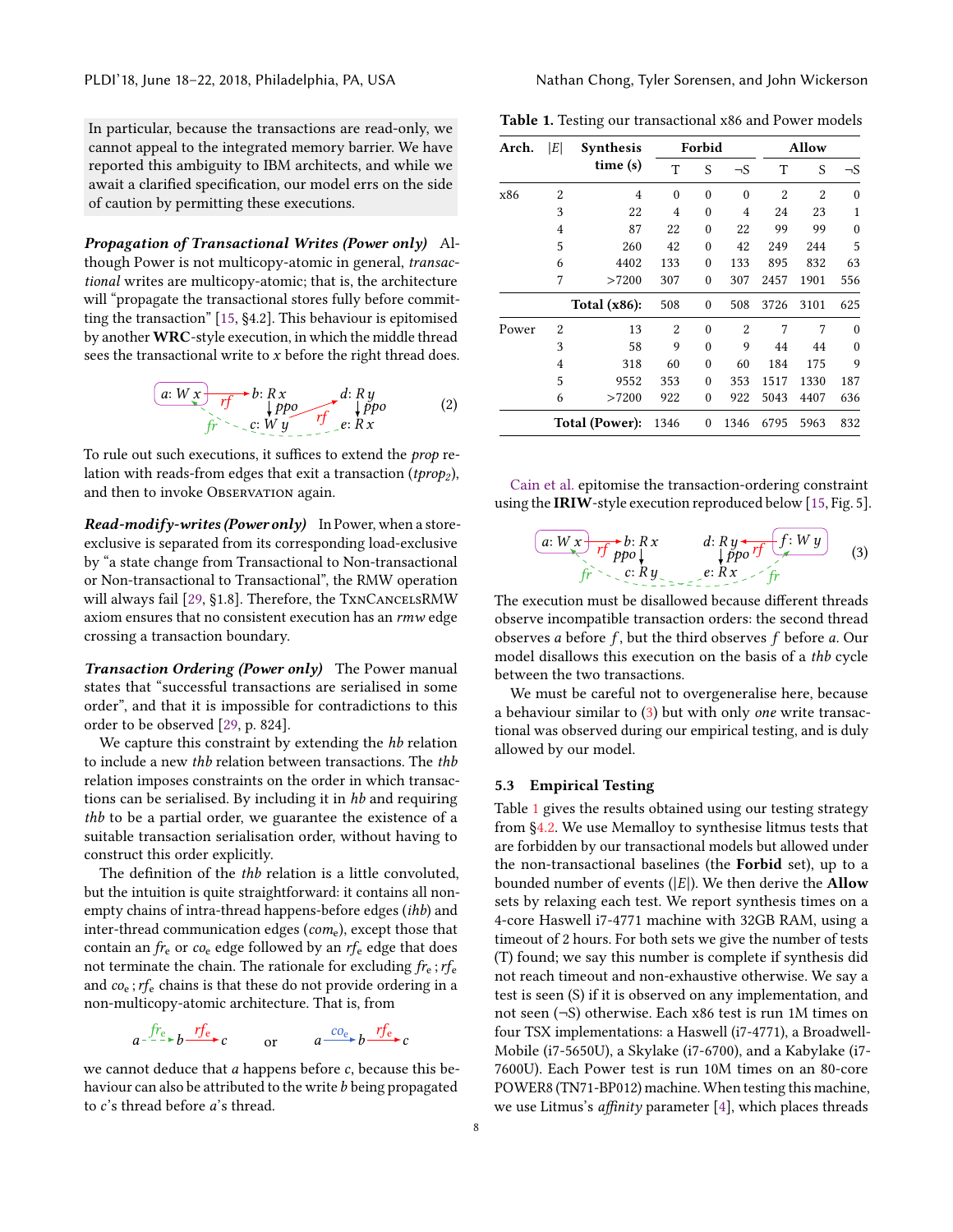The Semantics of Transactions and Weak Memory . . . PLDI'18, June 18–22, 2018, Philadelphia, PA, USA

<span id="page-8-2"></span>

Figure 7. The distribution of synthesis times for the 7-event x86 Forbid tests

incrementally across the logical processors to encourage IRIW-style behaviours.

We were able to generate the complete set of x86 Forbid executions that have up to 6 events, and the complete set of Power Forbid executions up to 5 events. Regarding these bounds: we remark that since our events only represent memory accesses and fences (not, for instance, starting or committing transactions), we can capture many interesting behaviours with relatively few events. For instance, these bounds are large enough to include all the executions discussed in this section.

Of our 508 x86 Forbid tests, 29% had one transaction, 44% had two, and 27% had three, and of the 1346 Power Forbid tests, 29% had one transaction, 54% had two, and 17% had three. No Forbid test was empirically observable on either architecture, which gives us confidence that our models are not too strong. Of the x86 Allow tests, 83% could be observed on at least one implementation, as could 88% of the Power Allow tests; this provides some evidence that our models are not excessively weak. Many of the unobserved Power Allow tests are based on the load-buffering (LB) shape, which has never actually been observed on a Power machine, even without transactions [\[6\]](#page-13-12).

Increasing the timeout to 48 hours is sufficient to generate the complete set of x86 Forbid executions for 7 events. It takes 34 hours for Memalloy to find all 313 tests. Figure [7](#page-8-2) shows how the percentage of executions found is affected by various caps on the synthesis time. We observe that many tests are found quickly: 98% of the tests are found within 2 hours (i.e., 6% of the total synthesis time), and all of the tests are found within 9 hours (the remaining synthesis time is used to confirm that there are no further tests). During the development process, we exploited this observation to obtain preliminary test results more rapidly.

# <span id="page-8-1"></span>6 Transactions in ARMv8

The ARMv8 memory model sits roughly between x86 and Power. Like x86, it is multicopy-atomic [\[45\]](#page-14-4), but like Power, it permits several relaxations to the program order. Unwanted relaxations can be inhibited either using barriers (DMB, DMB LD, DMB ST, ISB) or using release/acquire instructions (LDAR, STLR) that act like one-way fences.

<span id="page-8-3"></span>

| $\operatorname{acyclic}(p_{\mathcal{O}_{loc}} \cup com)$                                               | (COHERENCE)     |  |  |  |
|--------------------------------------------------------------------------------------------------------|-----------------|--|--|--|
| acyclic(obj)                                                                                           | (ORDER)         |  |  |  |
| where $dob = (order imposed by dependencies, elided)$                                                  |                 |  |  |  |
| $aob = (order imposed by atomic RMWs, elided)$                                                         |                 |  |  |  |
| $bob = (order imposed by barriers, elided)$                                                            |                 |  |  |  |
| $t \text{fence} = p \circ \cap ((\neg \text{stxn}; \text{stxn}) \cup (\text{stxn}; \neg \text{stxn}))$ |                 |  |  |  |
| $ob = com_e \cup dob \cup aob \cup bob \cup t \neq cce$                                                |                 |  |  |  |
| empty( $\mathit{rmw} \cap (f_{r_e}; c_{o_e})$ )                                                        | (RMWIsoL)       |  |  |  |
| acyclic(stronglift(com, stxn))                                                                         | (STRONGISOL)    |  |  |  |
| acyclic(strong lift(obj, stxn))                                                                        | (TXNORDER)      |  |  |  |
| $empty(rmw \cap tfence^*)$                                                                             | (TXNCANCELSRMW) |  |  |  |

Figure 8. ARMv8 consistency axioms [\[7,](#page-13-4) [21\]](#page-13-13), with our TM additions highlighted , and some details elided for brevity.

Formally, ARMv8 executions are obtained by adding six extra fields: Acq and Rel, which are the sets of acquire and release events, and dmb/dmbld/dmbst/isb, which relate events in program order that are separated by barriers.

An ARMv8 execution is consistent if it satisfies all of the axioms in Fig. [8](#page-8-3) (ignoring the highlighted regions). We have seen the COHERENCE and RMWIsOL axioms already. The ordered-before relation (ob) plays the same role as happensbefore in x86: it imposes the event-ordering constraints upon which all threads must agree, and must be free from cycles (ORDER). These constraints arise from communication ( $com_e$ ), dependencies (dob), atomic RMWs (aob), and barriers (bob).

#### 6.1 Adding Transactions

The ARMv8 architecture does not support TM, so the extensions proposed below (highlighted in Fig. [8\)](#page-8-3) are unofficial. Nonetheless, the extensions we give are based upon a proposal currently being considered within ARM Research and upon extensive conversations with ARM architects.

- StrongIsol is a natural choice for hardware TM.
- As in x86 and Power, we place implicit fences (tfence) at the boundaries of successful transactions.
- We bring the TXNORDER axiom from x86 and Power to forbid ob-cycles among transactions.
- Like Power, ARMv8 has exclusive instructions, so it inherits the TxnCancelsRMW axiom to ensure the failure of RMWs that straddle a transaction boundary.

#### <span id="page-8-0"></span>6.2 Empirical Testing

ARM hardware does not support TM so we cannot test our model as we did for x86 and Power. However, we generated the Forbid and Allow suites anyway, and gave them to ARM architects. They were able to use these to reveal a bug (specifically, a violation of the TXNORDER axiom) in a register-transfer level (RTL) prototype implementation.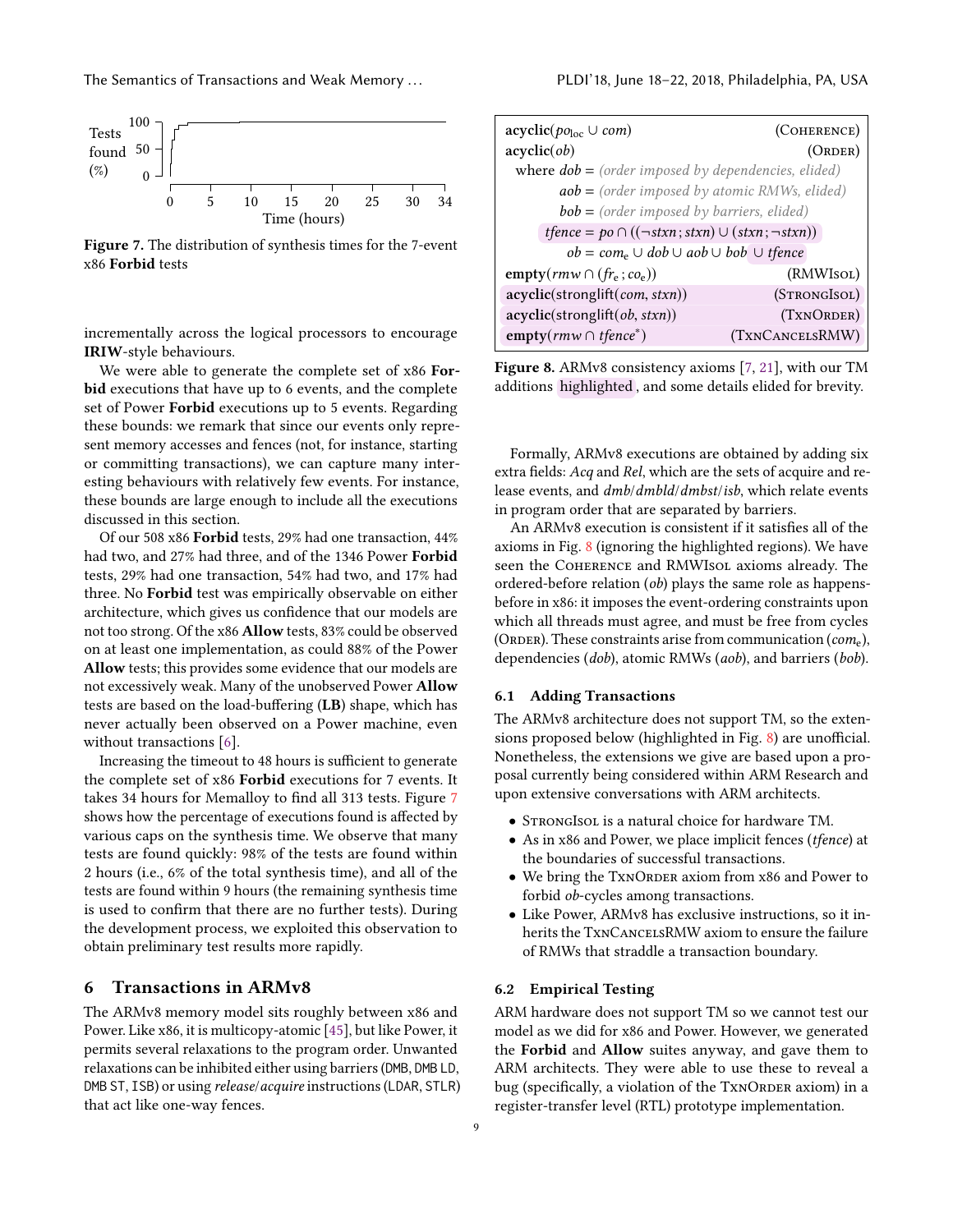<span id="page-9-2"></span>

| $irreflexive(hb; com^*)$<br>(HBCOM)                                                     |             |  |
|-----------------------------------------------------------------------------------------|-------------|--|
| where $sw = (synchronous. \nwith, elided)$                                              |             |  |
| $ecom = com \cup (co; rf)$                                                              |             |  |
| $tsw = weaklift(ecom, stxn)$                                                            |             |  |
| $hb = (sw \cup \text{txw} \cup \text{po})^+$                                            |             |  |
| empty( $\mathit{rmw} \cap (f_{\mathit{Te}}; co_e)$ )                                    | (RMWIsol)   |  |
| $\operatorname{acyclic}(po \cup rf)$                                                    | (NOTHINAIR) |  |
| acyclic(psc)                                                                            | (SEOCST)    |  |
| <b>where <math>psc =</math></b> (constraints on SC events, elided)                      |             |  |
| empty $(cnf \setminus Ato^2 \setminus (hb \cup hb^{-1}))$<br>(NORACE)                   |             |  |
| where $cnf = ((W \times W) \cup (R \times W) \cup (W \times R)) \cap slot \setminus id$ |             |  |

Figure 9. C++ consistency and race-freedom axioms [\[38\]](#page-14-21), with our TM additions highlighted , and some details elided.

# <span id="page-9-1"></span>7 Transactions in C++

We now turn our attention from hardware to software. TM is supported in C++ via an ISO technical specification that has been under development by the C++ TM Study Group since 2012 [\[34,](#page-14-9) [50\]](#page-14-22). In this section, we formalise how the proposed TM extensions interact with the existing C++ memory model, and detail a possible simplification to the specification.

C++ TM offers two main types of transactions: relaxed transactions (written synchronized{...}) can contain arbitrary code, but only promise weak isolation, while atomic transactions (written atomic{...}) promise strong isolation but cannot contain certain operations, such as atomic operations [\[34,](#page-14-9) §8.4.4]. Some atomic transactions can be aborted by the programmer, but we do not support these in this paper.

#### 7.1 Background: the C++ Memory Model

Our presentation of the baseline C++ memory model follows Lahav et al. [\[38\]](#page-14-21). We choose to build on their formalisation because it incorporates a fix that allows correct compilation to Power – without this, we could not check the compilation of  $C_{++}$  transactions to Power transactions ([§8.2\)](#page-11-1).

C++ executions identify four additional subsets of events: Ato contains the events from atomic operations, while Acq, Rel, and SC contain events from atomic operations that use the acquire, release, and SC consistency modes [\[33,](#page-14-23) §29.3].

Unlike the architecture-level memory models, the C++ memory model defines two predicates on executions (Fig. [9\)](#page-9-2). The first characterises the consistent candidate executions. If any consistent execution violates a second race-freedom predicate, then the program is completely undefined. Otherwise, the allowed executions are the consistent executions.

A C++ execution is consistent if it satisfies all of the consistency axioms given at the top of Fig. [9](#page-9-2) (ignoring highlighted regions for now). The first, HBCom, governs the happensbefore relation, which is constructed from the program order and the synchronises-with relation (sw). Roughly speaking,

an sw edge is induced when an acquire read observes a release write; but it also handles fences and the 'release sequence' [\[9,](#page-13-14) [38\]](#page-14-21). The second axiom is standard for capturing the isolation of RMW operations. The NoThinAir axiom is [Lahav et al.'](#page-14-21)s solution to  $C++$ 's 'thin air' problem [\[10\]](#page-13-15). Finally, SEQCST forbids certain cycles among SC events; we omit its definition as it does not interact with our TM extensions.

A consistent C++ execution is race-free if it satisfies the NoRace axiom at the bottom of Fig. [9,](#page-9-2) which states that whenever two conflicting  $(cnf)$  events in different threads are not both atomic, they must be ordered by happens-before.

#### <span id="page-9-0"></span>7.2 Adding Transactions

The specification for C++ TM makes two amendments to the C++ memory model: one for data races, and one for transactional synchronisation.

Transactions and Data Races The definition of a race is unchanged in the presence of TM. In particular, the program

```
atomic{ x=1; } | atomic_store(&x,2);
```
is racy – which is perhaps contrary to the intuition that an atomic transaction with a single non-atomic store should be interchangeable with a non-transactional atomic store.

Remark 7.1. The specification also clarifies that although events in an unsuccessful transaction are unobservable, they can still participate in races. This implies that the program

 $atomic{x=1; abort(); }\n$  atomic\_store(&x,2); must be considered racy. In our formalisation, transactions either succeed (giving rise to an stxn-class) or fail, giving rise to no events (cf. [§3.1\)](#page-3-2). This treatment correctly handles races involving unsuccessful transactions, because the race will be detected in the case where the transaction succeeds, but it cannot handle transactions that never succeed, such as the one above. Therefore, we leave the handling of abort() for future work.

Transactional Synchronisation The second amendment by the C++ TM extension defines when two transactions synchronise [\[34,](#page-14-9) §1.10]. An execution is deemed consistent only if there is a total order on transactions such that:

- 1. this order does not contradict happens-before, and
- 2. if transaction  $T_1$  is ordered before conflicting transaction
	- $T_2$ , then the end of  $T_1$  synchronises with the start of  $T_2$ .

We could incorporate these requirements into the formal model by extending executions with a transaction-ordering relation, to, that serialises all the stxn-classes in an order that does not contradict happens-before (point 1), and updating the synchronises-with relation to include events in conflicting transactions that are ordered by to (point 2).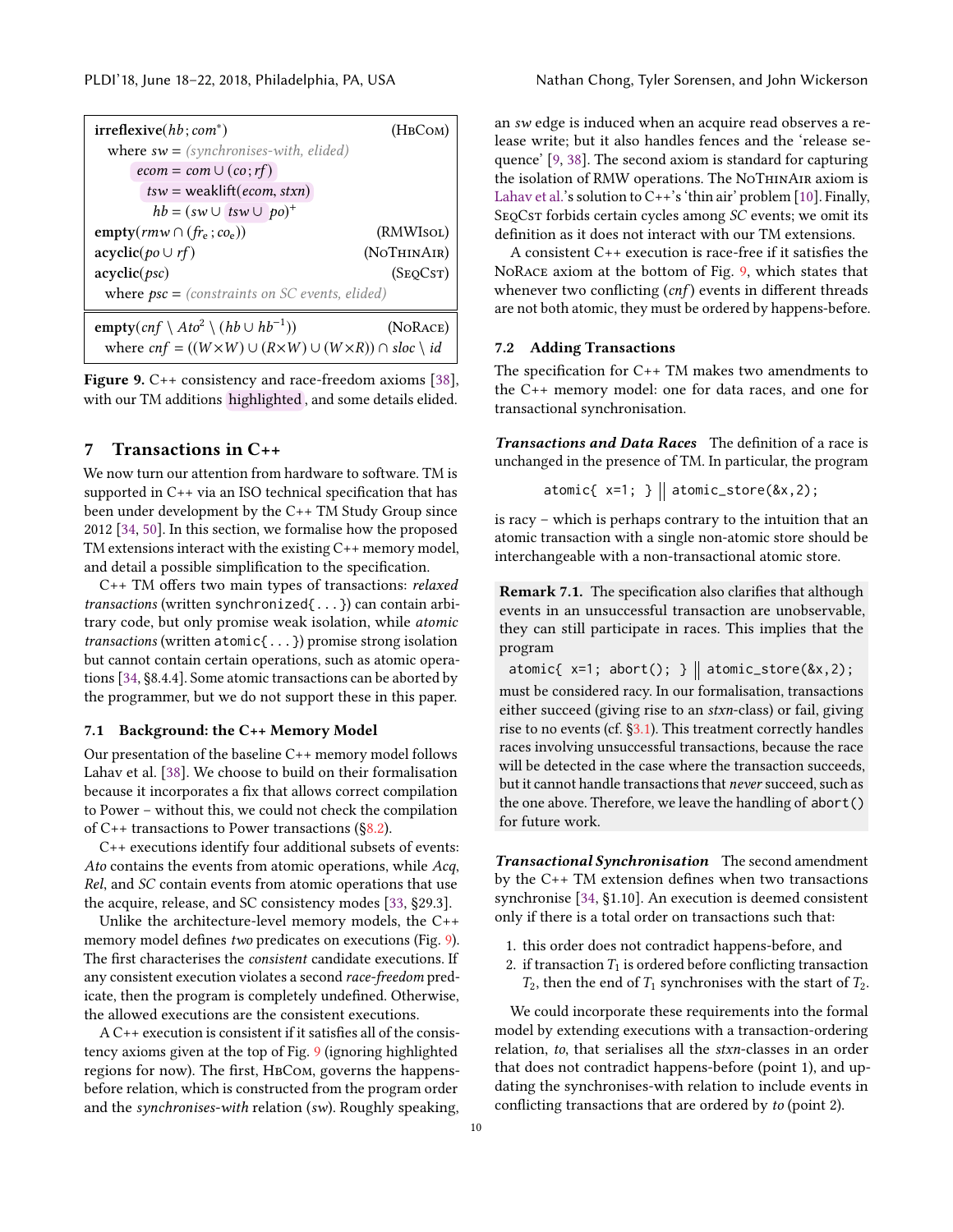The Semantics of Transactions and Weak Memory ... . . . . . . . . . . . . . . PLDI'18, June 18–22, 2018, Philadelphia, PA, USA

However, this formulation is unsatisfying. It is awkward that to is used to define happens-before but is also forbidden to contradict happens-before. Moreover, having the consistency predicate involve quantification over all possible transaction serialisations makes simulation expensive [\[9\]](#page-13-14).

Fortunately, we can formulate the C++ TM memory model without relying on a total order over transactions. The idea is that if two transactions are in conflict, then their order can be deduced from the existing  $rf$ , co, and  $fr$  edges, and if they are not, then there is no need to order them.

In more detail, and with reference to the highlighted parts of Fig. [9:](#page-9-2) observe that whenever two events in an execution conflict  $(cnf)$ , they must be connected one way or the other by 'extended communication' (ecom), which is the communication relation extended with  $co$ ;  $rf$  chains. That is, cnf = ecom∪ ecom<sup>-1</sup> [ $\mathcal{S}$ ]. We then say that transactions synchronise with (tsw) each other in ecom order, and we extend happens-before to include tsw.

By simply extending the definition of hb like this, we avoid the need for the to relation altogether, and we avoid adding any axioms to the consistency predicate. To make our proposal concrete, we provide in [§A](#page-14-24) some text that the specification could incorporate (currently under review by the C++ TM Study Group).

Strong Isolation for Atomic Transactions The semantics described thus far provides the desired weak-isolating behaviour for *relaxed* transactions; that is, the WEAKISOL axiom follows from the other  $C++$  consistency axioms  $[\&]$ . However, atomic transactions must be strongly isolated. In fact, atomic transactions enjoy strong isolation simply by being forbidden to contain atomic operations. The idea is that for a non-transactional event to observe or affect a transaction's intermediate state, it must conflict with an event in that transaction. If this event cannot be atomic, there must be a race. Thus, for race-free programs, atomic transactions are guaranteed to be strongly isolated.

To formalise this property, we extend C++ executions with an  $stxn_{at}$  relation that identifies a subset of transactions as atomic. It satisfies  $stxn_{at}$  ⊆  $stxn$  and  $(stxn_{at}$ ;  $stxn)$  ⊆  $stxn_{at}$ . We then prove the following theorem.

Theorem 7.2 (Strong isolation for atomic transactions). If NoRace holds, and atomic transactions contain no atomic operations (i.e., domain( $stxn_{at}$ ) ∩  $Ato = \emptyset$ ), then

#### $acyclic(strong lift(com, stxn<sub>at</sub>)).$

Proof sketch. A cycle in stronglift(com, stxn<sub>at</sub>) is either a comcycle or an r-cycle, where  $r = strn_{\text{at}}$ ;  $(\text{com} \setminus strn_{\text{at}})^+$ ;  $strn_{\text{at}}$ .<br>From NoRACE, we have  $\text{com} \setminus \text{At}^2 \subset \text{bh}$ . Using this and the From NoRace, we have  $com \setminus Ato^2 \subseteq hb$ . Using this and the expansion  $com^+ = ecom \cup (fr; rf)$  we can obtain  $r \subseteq hb$ . To finish the proof, note that execution well-formedness forbids *com*-cycles, and that *r*-cycles are forbidden too because they are also *hb*-cycles, which violate HBCom. are also hb-cycles, which violate HBCom.

<span id="page-10-2"></span>Table 2. Summary of our metatheoretical results. Timings are for a machine with four 16-core Opteron processors and 128GB RAM, using the Plingeling solver [\[11\]](#page-13-16). A  $\chi$  means the property holds up to the given number of events, a  $\checkmark$  means a counterexample was found, and  $\Theta$  indicates a timeout.

| <b>Property</b>           | ş | <b>Target</b>      | Events Time C'ex? |                 |   |
|---------------------------|---|--------------------|-------------------|-----------------|---|
| Monotonicity 8.1 x86      |   |                    | 6                 | 20 <sub>m</sub> | х |
|                           |   | Power              | 2                 | $<$ 1s          |   |
|                           |   | ARM <sub>v</sub> 8 | 2                 | $<$ 1s          |   |
|                           |   | $C++$              | 6                 | 91h             | X |
| Compilation 8.2 $C++/x86$ |   |                    | 6                 | 14h             | Х |
|                           |   | $C++/Power$        | 6                 | 16h             | Х |
|                           |   | $C++/ARMv8$        | 6                 | 20 <sub>h</sub> | Х |
| Lock elision              |   | 8.3 x86            | 8                 | >48h            | ⊝ |
|                           |   | Power              | 9                 | >48h            | ⊝ |
|                           |   | ARMv8              | 7                 | 63s             |   |
|                           |   | ARMv8 (fixed)      | 8                 | >48h            | ⊝ |

A Transactional SC-DRF Guarantee A central property of the C++ memory model is its SC-DRF guarantee [\[2,](#page-13-17) [13\]](#page-13-18): all race-free C++ programs that avoid non-SC atomic operations enjoy SC semantics. This guarantee can be lifted to a transactional setting [\[19,](#page-13-9) [50\]](#page-14-22): all race-free C++ programs that avoid relaxed transactions and non-SC atomic operations enjoy TSC semantics (cf. [§3.4\)](#page-4-2). This is formalised in the following theorem, which we prove in [§C.](#page-15-0)

<span id="page-10-3"></span>Theorem 7.3 (Transactional SC-DRF guarantee). If a C++ consistent execution has

- no relaxed transactions (i.e.  $stxn = stxn_{at}$ ),
- no non-SC atomics (i.e.  $A$ to = SC), and
- no data races (i.e. NoRace holds),

then it is consistent under TSC.

## <span id="page-10-1"></span>8 Metatheory

We now study several metatheoretical properties of our proposed models. For instance, one straightforward but important property, which follows immediately from the model definitions, is that our TM models give the same semantics to transaction-free programs as the original models  $[$ . In this section, we use Memalloy to check some more interesting properties of our models, as summarised in Tab. [2.](#page-10-2)

#### <span id="page-10-0"></span>8.1 Monotonicity

We check that adding stxn-edges can never make an inconsistent execution consistent. This implies that all of the following program transformations are sound: introducing a transaction (e.g.,  $\bullet \rightarrow \circ$ ), enlarging a transaction (e.g.,  $\left(\bullet\right)\bullet\rightarrow\left(\bullet\right)\bullet$ , and coalescing two consecutive transactions  $(e.g., \fbox{\o}(\bullet) \rightarrow \fbox{\bullet} \rightarrow \bullet).$ 

Memalloy confirmed that the transactional x86 and C++ models enjoy this monotonicity property for all executions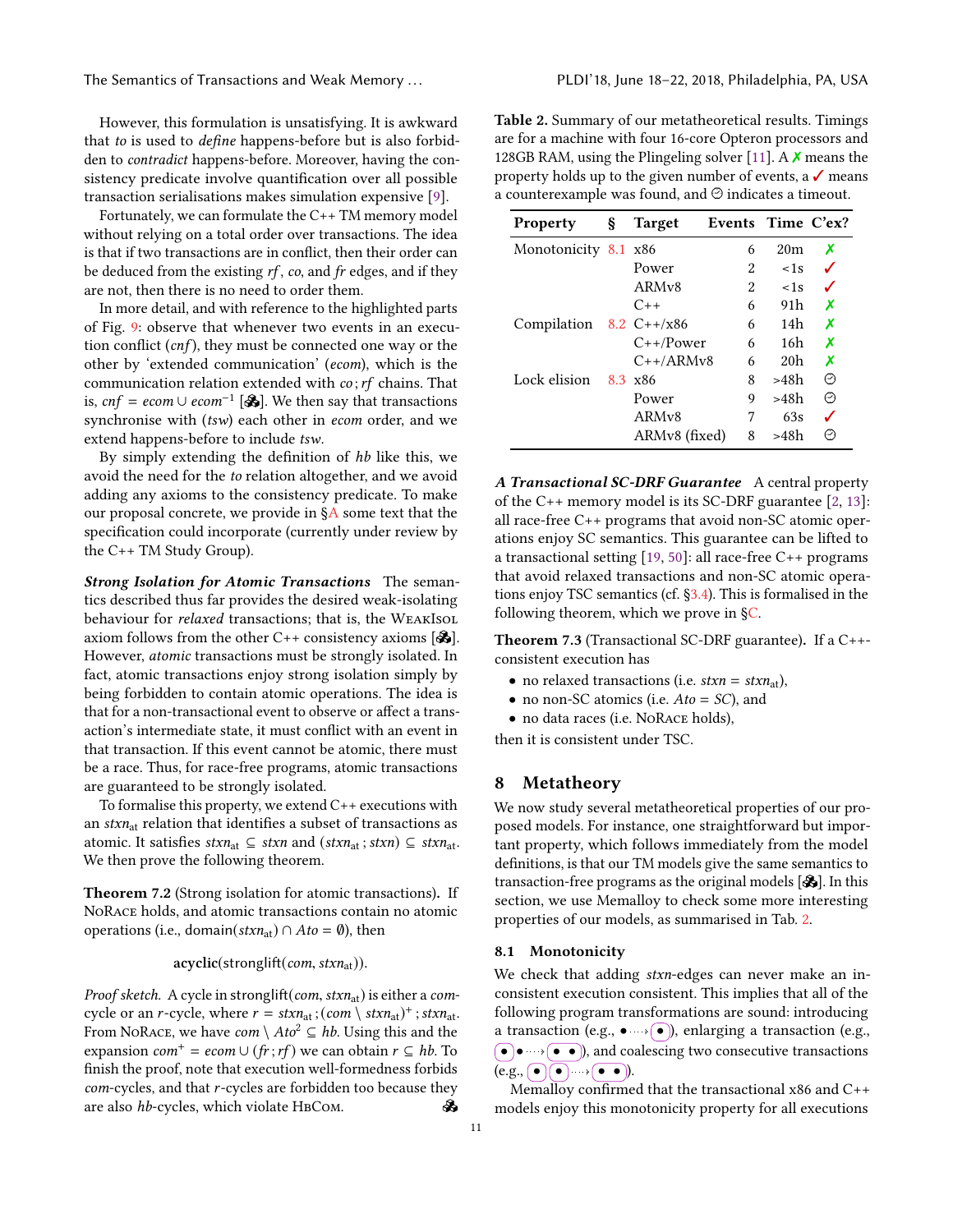with up to 6 events. For Power and ARMv8, it found the following counterexample:



The left execution is inconsistent in both models because of the TxnCancelsRMW axiom: that a store-exclusive separated from its corresponding load-exclusive by a transaction boundary always fails. The right execution, however, is consistent. This counterexample implies that techniques that involve transaction coalescing [\[17,](#page-13-19) [53\]](#page-14-25) must be applied with care in the presence of RMWs.

#### <span id="page-11-1"></span>8.2 Mapping C++ Transactions to Hardware

We check that it is sound to compile C++ transactions to x86, Power, and ARMv8 transactions. A realistic compiler would be more complex – perhaps including fallback options for when hardware transactions fail – but our direct mapping is nonetheless instructive for comparing the guarantees given to transactions in software and in hardware.

Specifically, we use Memalloy to search for a pair of executions,  $X$  and  $Y$ , such that  $X$  is an inconsistent  $C++$  execution, Y is a consistent x86/Power/ARMv8 execution, and X is related to Y via the relevant compilation mapping, encoded in the relation  $\pi$ . Such a pair would demonstrate that the compilation mapping is invalid. Wickerson et al. [\[55\]](#page-14-6) have encoded non-transactional compilation mappings; we only need to extend them to handle transactions, which we do by requiring  $\pi$  to preserve all stxn-edges:

$$
stxn_Y = \pi^{-1}; stxn_X; \pi.
$$

Memalloy confirmed that compilation to x86, Power, and ARMv8 is sound for all C++ executions with up to 6 events.

#### <span id="page-11-0"></span>8.3 Checking Lock Elision

We now check the soundness of lock elision in x86, Power, and ARMv8 using the technique proposed in [§4.3.](#page-5-2)

First, we extend executions with four new event types:

- L, the lock() calls that will be implemented by acquiring the lock in the ordinary fashion,
- $\bullet$  U, the corresponding unlock() calls,
- $L^t$ , the lock() calls that will be transactionalised, and
- $\bullet$  *U<sup>t</sup>*, the corresponding unlock() calls.

When generating candidate executions from programs, we assume that each lock()/unlock() pair gives rise to a L-U pair or a  $L^t$ - $U^t$  pair. (Distinguishing these two modes at the execution level eases the definition of the manning relation) execution level eases the definition of the mapping relation.) We obtain from these lock/unlock events a derived scr relation that forms an equivalence class among all the events in the same CR. Similarly,  $scr<sup>t</sup>$  is a subrelation of scr that comprises just those CRs that are to be transactionalised.

<span id="page-11-2"></span>Table 3. Key constraints on  $\pi$  for defining lock elision

| Source                                                    | Target event(s), $\pi(e)$ |                                                                          |        |                                                         |  |  |
|-----------------------------------------------------------|---------------------------|--------------------------------------------------------------------------|--------|---------------------------------------------------------|--|--|
| event, e                                                  | x86                       | Power                                                                    | ARMv8  | ARMv8 (fixed)                                           |  |  |
|                                                           | R<br>$\star$ ctrl         |                                                                          |        |                                                         |  |  |
|                                                           | R                         | R<br>$\downarrow$ rmw $\downarrow$ rmw, ctrl                             | R, Acq | R, Acq<br>$\downarrow$ rmw, ctrl $\downarrow$ rmw, ctrl |  |  |
| L                                                         | W                         | W                                                                        | W      | W                                                       |  |  |
|                                                           |                           | $\mathcal{L}$ ctrl                                                       |        | lpo                                                     |  |  |
|                                                           |                           | isync                                                                    |        | dmb                                                     |  |  |
|                                                           |                           | sync                                                                     |        |                                                         |  |  |
|                                                           |                           | $\downarrow p$ o                                                         |        |                                                         |  |  |
| U                                                         | W                         | W                                                                        | W.Rel  | W, Rel                                                  |  |  |
| $L^{\rm t}$                                               | R                         | R                                                                        | R      | R                                                       |  |  |
| $II^{\dagger}$                                            |                           |                                                                          |        |                                                         |  |  |
| Moreover:                                                 |                           |                                                                          |        |                                                         |  |  |
|                                                           |                           | $sloc_Y = I^2 \cup ((\neg I)^2 \cap (\pi^{-1}; sloc_X; \pi))$            |        | (LOCKVAR)                                               |  |  |
|                                                           |                           | where $I = \pi(L \cup U \cup L^{\dagger} \cup U^{\dagger})$              |        |                                                         |  |  |
|                                                           |                           |                                                                          |        |                                                         |  |  |
|                                                           |                           | $scr^{\dagger} \setminus (\neg U^{\dagger})^2 = \pi$ ; stxny; $\pi^{-1}$ |        | (TXNINTRO)                                              |  |  |
| empty([L]; $\pi$ ; $rf$ ; $\pi^{-1}$ ; [L <sup>t</sup> ]) |                           |                                                                          |        | (TXNREADSLOCKFREE)                                      |  |  |

Second, we extend execution well-formedness so that every L event must be followed by a U event without an intervening  $L^t$  or  $U^t$ , and so on.<br>Third, the consistency pr

Third, the consistency predicates from Figs. [5,](#page-5-1) [6,](#page-6-1) and [8](#page-8-3) are extended with the following axiom that forces the serialisability of CRs.

$$
acyclic(weak lift (po \cup com, scr)) \qquad (CRORDER)
$$

Finally, we define a mapping  $\pi$  from the events of an 'abstract' execution X to those of a 'concrete' execution Y, that captures the implementation of lock elision. Table [3](#page-11-2) sketches the main constraints we impose on  $\pi$  so that it captures lock elision for x86, Power, and ARMv8. It preserves all the execution structure except for lock/unlock events. The LockVar constraint imposes that all the reads/writes in  $Y$  that are introduced by the mapping (call these  $I$ ) access the same location (i.e., the lock variable) and that this location is not accessed elsewhere in Y. The TxNINTRO constraint imposes that events in the same transactionalised CR in  $X$  become events in the same transaction in  $Y$ . The  $L$ and U events are mapped to sequences of events that represent the recommended spinlock implementation for each architecture. Each L event maps to a successful RMW on the lock variable, which in ARMv8 is an acquire-RMW [\[7,](#page-13-4)  $K.9.3.1$  $K.9.3.1$  $K.9.3.1$ ], in Power is followed by a control dependency<sup>3</sup> and an isync [\[29,](#page-14-8) §B.2.1.1], and in x86 is preceded by an additional read (the 'test-and-test-and-set' idiom) [\[31,](#page-14-2) §8.10.6.1]. Each U event maps to a write on the lock variable, which in ARMv8 is a release-write [\[7,](#page-13-4) §K.9.3.2], and in Power is

<span id="page-11-3"></span> $3$ In Power, *ctrl* edges can begin at a store-exclusive  $[47]$ .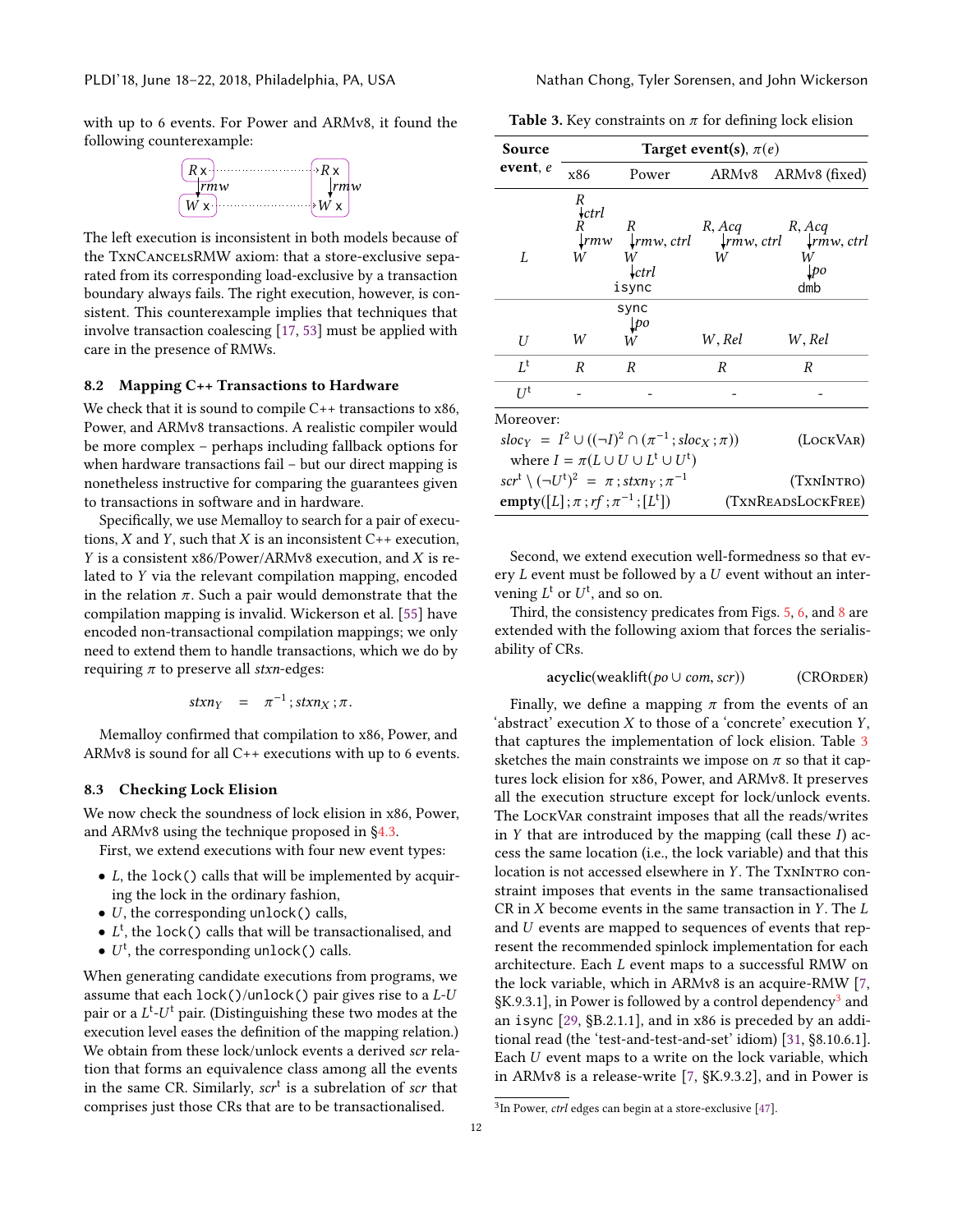<span id="page-12-0"></span>

Figure 10. A pair of executions that demonstrates lock elision being unsound in ARMv8

preceded by a sync  $[29, §B.2.2.1]$  $[29, §B.2.2.1]$ . Each  $L^t$  event maps to a vertex of the lock variable. This read does not observe a write read of the lock variable. This read does not observe a write from an  $L$  event (TXNREADSLOCKFREE), to ensure that it sees the lock as free. Finally,  $U^t$  events vanish (because we do not have explicit events for beginning/ending transactions) have explicit events for beginning/ending transactions).

Figure [10](#page-12-0) shows a pair of ARMv8 executions,  $X$  (left) and  $Y$ (right), and a  $\pi$  relation (dotted arrows), that satisfy all of the constraints above. From this example, which was automatically generated using Memalloy in 63 seconds, we manually constructed the pair of litmus tests shown in Example [1.1.](#page-0-0) It thus demonstrates that lock elision is unsound in ARMv8. This example is actually one of several found by Memalloy; we provide another example in [§B.](#page-15-1)

We also used Memalloy to check lock elision in x86 and Power, and again in ARMv8 after applying the fix proposed in [§1.1](#page-0-1) (appending a DMB to the lock() implementation). Given that each architecture implements L events with a different number of primitive events (Tab. [3\)](#page-11-2), we ensured that the event count was large enough in each case to allow examples similar to Fig. [10](#page-12-0) to be found. We were unable to find bugs in any of these cases, but Memalloy timed out before it could verify their absence. As such, we cannot claim lock elision in x86 and Power to be verified, but the timeout provides a high degree of confidence that these designs are bug-free up to the given bounds because, as Tab. [2](#page-10-2) shows, when counterexamples exist they tend to be found quickly.

#### 9 Related Work

In concurrent but independent work, Dongol et al. [\[23\]](#page-13-20) have also proposed adding TM to the x86, Power, and ARMv8 memory models. Like us, [Dongol et al.](#page-13-20) build their axioms by lifting relations from events to transactions. However, their models are significantly weaker than ours, because they capture only the atomicity of transactions, not the ordering of transactions. Because of this, their Power model is too weak to validate the natural compiler mapping from C++. This is demonstrated by the following execution, which is forbidden by  $C_{++}$  (owing to an hb cycle), but allowed by their Power model (though not actually observable on hardware).



Moreover, unlike our work, [Dongol et al.'](#page-13-20)s models have not been empirically validated – and nor have earlier models that combine TM and weak memory [\[20,](#page-13-21) [41\]](#page-14-26). Nonetheless, our models being stronger than [Dongol et al.'](#page-13-20)s implies that our endeavours are complementary: our experiments validate their models, and their proofs carry over to our models.

Cerone et al. [\[16\]](#page-13-22) have studied the weak consistency guarantees provided by transactions in database systems. A key difference is that for [Cerone et al.,](#page-13-22) weak behaviours are attributed to weakly consistent transactions, but in our work, weak behaviours are attributed to weakly consistent nontransactional events surrounding strongly consistent transactions. Nonetheless, similar axiomatisations can be used in both settings, and similar weak behaviours can manifest.

Our models follow the axiomatic style, but there also exist operational memory models for x86 [\[44\]](#page-14-18), Power [\[48\]](#page-14-20), ARMv8 [\[45\]](#page-14-4), and  $C_{++}$  [\[43\]](#page-14-27). It would be interesting to consider how these could be extended to handle TM.

Other architectures and languages that could be targetted by our methodology include RISC-V, which plans to incorporate TM in the future [\[54\]](#page-14-28), and Java. Indeed, Grossman et al. [\[25\]](#page-13-23) and Shpeisman et al. [\[51\]](#page-14-29) identify several tricky corner cases that arise when attempting to extend Java's weak memory model to handle transactions, and our methodology can be seen as a way to automate the generation of these.

Regarding the analysis of programs that *provide* TM, an automatic tool for testing (software) TM implementations above a weak memory model has been developed by Manovit et al. [\[42\]](#page-14-30). Like us, they use automatically-generated litmus tests to probe the implementations, but where our test suites are constructed to be exhaustive and to contain only 'interesting' tests, their tests are randomly generated. Regarding the analysis of programs that use TM, we note that the formulation of the C++ memory model by Lahav et al. [\[38\]](#page-14-21) leads to an efficient model checker for multithreaded C++ Kokologiannakis et al. [\[37\]](#page-14-31). Since our C++ TM model builds on [Lahav](#page-14-21) [et al.'](#page-14-21)s model, it may be possible to get a model checker for C++ TM similarly.

Regarding tooling for axiomatic memory models in general: our methodology builds on tools due to Wickerson et al. [\[55\]](#page-14-6) and Lustig et al. [\[40\]](#page-14-5), both of which build on Alloy [\[35\]](#page-14-15). Related tools include Diy [\[3\]](#page-13-7), which generates litmus tests by enumerating relaxations of SC. Compared to Diy, Memalloy is more easily extensible with constructs such as transactions, and only generates the tests needed to validate a model. Mem-Synth [\[14\]](#page-13-24) can synthesise memory models from a corpus of litmus tests and their expected outcomes, though it does not currently handle software models or control dependencies.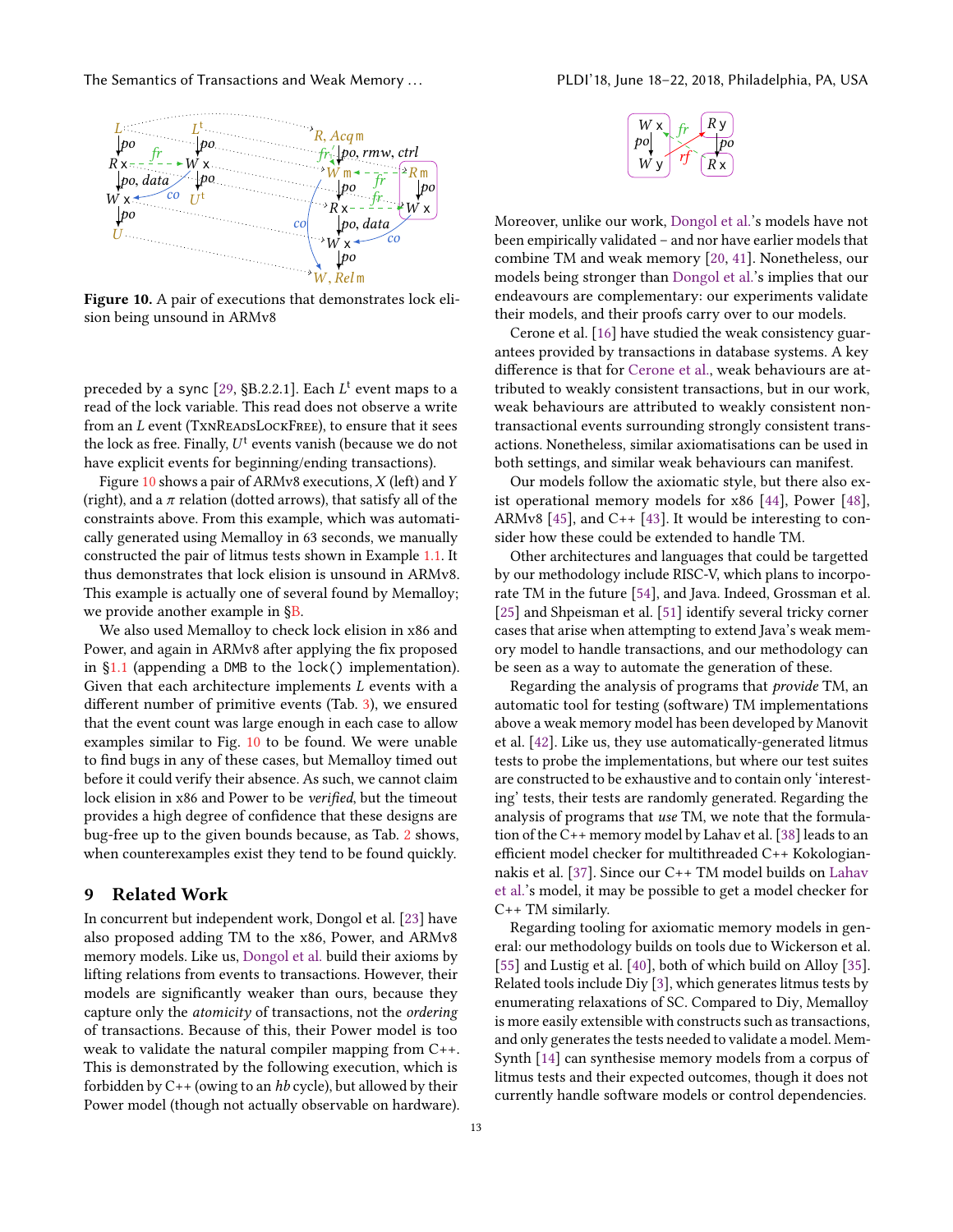# 10 Conclusion

We have extended axiomatic memory models for x86, Power, ARMv8, and C++ to support transactions. Using our extensions to Memalloy, we synthesised meaningful sets of litmus tests that precisely capture the subtle interactions between weak memory and transactions. These tests allowed us to validate our new models by running them on available hardware, discussing them with architects, and checking them against technical manuals. We also used Memalloy to check several metatheoretical properties of our models, including the validity of program transformations and compiler mappings, and the correctness – or lack thereof – of lock elision.

# Acknowledgements

We are grateful to Stephan Diestelhorst, Matt Horsnell, and Grigorios Magklis for extensive discussions of TM and the ARM architecture, to Nizamudheen Ahmed and Vishwanath HV for RTL testing, and to Peter Sewell for letting us access his Power machine. We thank the following people for their insightful comments on various drafts of this work: Mark Batty, Andrea Cerone, George Constantinides, Stephen Dolan, Alastair Donaldson, Brijesh Dongol, Hugues Evrard, Shaked Flur, Graham Hazel, Radha Jagadeesan, Jan Kończak, Dominic Mulligan, Christopher Pulte, Alastair Reid, James Riely, the anonymous reviewers, and our shepherd, Julian Dolby. This work was supported by an Imperial College Research Fellowship and the EPSRC (EP/K034448/1).

## References

- <span id="page-13-5"></span>[1] Allon Adir, Dave Goodman, Daniel Hershcovich, Oz Hershkovitz, Bryan Hickerson, Karen Holtz, Wisam Kadry, Anatoly Koyfman, John Ludden, Charles Meissner, Amir Nahir, Randall R. Pratt, Mike Schliffli, Brett St Onge, Brian Thompto, Elena Tsanko, and Avi Ziv. 2014. Verification of Transactional Memory in POWER8. In Design Automation Conference (DAC). <https://doi.org/10.1145/2593069.2593241>
- <span id="page-13-17"></span>[2] Sarita V. Adve and Mark D. Hill. 1990. Weak Ordering - A New Definition. In Int. Symp. on Computer Architecture (ISCA). [https:](https://doi.org/10.1145/325096.325100) [//doi.org/10.1145/325096.325100](https://doi.org/10.1145/325096.325100)
- <span id="page-13-7"></span>[3] Jade Alglave, Luc Maranget, Susmit Sarkar, and Peter Sewell. 2010. Fences in Weak Memory Models. In Computer Aided Verification (CAV). [https://doi.org/10.1007/978-3-642-14295-6\\_25](https://doi.org/10.1007/978-3-642-14295-6_25)
- <span id="page-13-3"></span>[4] Jade Alglave, Luc Maranget, Susmit Sarkar, and Peter Sewell. 2011. Litmus: Running Tests Against Hardware. In Int. Conf. on Tools and Algorithms for Construction and Analysis of Systems (TACAS). [https:](https://doi.org/10.1007/978-3-642-19835-9_5) [//doi.org/10.1007/978-3-642-19835-9\\_5](https://doi.org/10.1007/978-3-642-19835-9_5)
- <span id="page-13-1"></span>[5] Jade Alglave, Luc Maranget, and Michael Tautschnig. 2014. Herding cats: modelling, simulation, testing, and data-mining for weak memory. ACM Trans. on Programming Languages and Systems (TOPLAS) 36, 2 (2014). <https://doi.org/10.1145/2627752>
- <span id="page-13-12"></span>[6] Jade Alglave, Luc Maranget, and Michael Tautschnig. 2014. Herding cats: modelling, simulation, testing, and data-mining for weak memory (online companion material). (2014). [http://moscova.inria.fr/](http://moscova.inria.fr/~maranget/cats/model-power/all.html#sec4) [~maranget/cats/model-power/all.html#sec4](http://moscova.inria.fr/~maranget/cats/model-power/all.html#sec4).
- <span id="page-13-4"></span>[7] ARM. 2017. ARMv8 Architecture Reference Manual. [https://static.docs.](https://static.docs.arm.com/ddi0487/b/DDI0487B_a_armv8_arm.pdf) [arm.com/ddi0487/b/DDI0487B\\_a\\_armv8\\_arm.pdf](https://static.docs.arm.com/ddi0487/b/DDI0487B_a_armv8_arm.pdf)
- <span id="page-13-10"></span>[8] Mark Batty, Mike Dodds, and Alexey Gotsman. 2013. Library Abstraction for C/C++ Concurrency. In ACM Symp. on Principles of Programming Languages (POPL). <https://doi.org/10.1145/2429069.2429099>
- <span id="page-13-14"></span>[9] Mark Batty, Alastair F. Donaldson, and John Wickerson. 2016. Overhauling SC atomics in C11 and OpenCL. In ACM Symp. on Principles of Programming Languages (POPL). [https://doi.org/10.1145/2914770.](https://doi.org/10.1145/2914770.2837637) [2837637](https://doi.org/10.1145/2914770.2837637)
- <span id="page-13-15"></span>[10] Mark Batty, Kayvan Memarian, Kyndylan Nienhuis, Jean Pichon-Pharabod, and Peter Sewell. 2015. The Problem of Programming Language Concurrency Semantics. In Europ. Symp. on Programming (ESOP). [https://doi.org/10.1007/978-3-662-46669-8\\_12](https://doi.org/10.1007/978-3-662-46669-8_12)
- <span id="page-13-16"></span>[11] Armin Biere. 2010. Lingeling, Plingeling, PicoSAT and PrecoSAT at SAT Race 2010. Technical Report 10/1. Institute for Formal Models and Verification, Johannes Kepler University. [http://fmv.jku.at/papers/](http://fmv.jku.at/papers/Biere-FMV-TR-10-1.pdf) [Biere-FMV-TR-10-1.pdf](http://fmv.jku.at/papers/Biere-FMV-TR-10-1.pdf)
- <span id="page-13-8"></span>[12] Colin Blundell, E. C. Lewis, and Milo M. K. Martin. 2006. Subtleties of Transactional Memory Atomicity Semantics. IEEE Computer Architecture Letters 5, 2 (2006). <https://doi.org/10.1109/L-CA.2006.18>
- <span id="page-13-18"></span>[13] Hans-J. Boehm and Sarita V. Adve. 2008. Foundations of the C++ Concurrency Memory Model. In ACM Conf. on Programming Language Design and Implementation (PLDI). [https://doi.org/10.1145/1379022.](https://doi.org/10.1145/1379022.1375591) [1375591](https://doi.org/10.1145/1379022.1375591)
- <span id="page-13-24"></span>[14] James Bornholt and Emina Torlak. 2017. Synthesizing Memory Models from Framework Sketches and Litmus Tests. In ACM Conf. on Programming Language Design and Implementation (PLDI). [https:](https://doi.org/10.1145/3062341.3062353) [//doi.org/10.1145/3062341.3062353](https://doi.org/10.1145/3062341.3062353)
- <span id="page-13-11"></span>[15] Harold W. Cain, Brad Frey, Derek Williams, Maged M. Michael, Cathy May, and Hung Le. 2013. Robust Architectural Support for Transactional Memory in the Power Architecture. In Int. Symp. on Computer Architecture (ISCA). <https://doi.org/10.1145/2485922.2485942>
- <span id="page-13-22"></span>[16] Andrea Cerone, Giovanni Bernardi, and Alexey Gotsman. 2015. A Framework for Transactional Consistency Models with Atomic Visibility. In Int. Conf. on Concurrency Theory (CONCUR). [https://doi.org/](https://doi.org/10.4230/LIPIcs.CONCUR.2015.58) [10.4230/LIPIcs.CONCUR.2015.58](https://doi.org/10.4230/LIPIcs.CONCUR.2015.58)
- <span id="page-13-19"></span>[17] JaeWoong Chung, Michael Dalton, Hari Kannan, and Christos Kozyrakis. 2008. Thread-Safe Dynamic Binary Translation using Transactional Memory. In Int. Symp. on High Performance Computer Architecture (HPCA). <https://doi.org/10.1109/HPCA.2008.4658646>
- <span id="page-13-6"></span>[18] William W. Collier. 1992. Reasoning about Parallel Architectures. Prentice Hall.
- <span id="page-13-9"></span>[19] Luke Dalessandro and Michael L. Scott. 2009. Strong Isolation is a Weak Idea. In ACM Workshop on Transactional Computing (TRANSACT). [http://transact09.cs.washington.edu/33\\_paper.pdf](http://transact09.cs.washington.edu/33_paper.pdf)
- <span id="page-13-21"></span>[20] Luke Dalessandro, Michael L. Scott, and Michael F. Spear. 2010. Transactions as the Foundation of a Memory Consistency Model. In Int. Conf. on Distributed Computing (DISC). [https://doi.org/10.1007/](https://doi.org/10.1007/978-3-642-15763-9_4) [978-3-642-15763-9\\_4](https://doi.org/10.1007/978-3-642-15763-9_4)
- <span id="page-13-13"></span>[21] Will Deacon. 2016. The ARMv8 Application Level Memory Model. [https://github.com/herd/herdtools7/blob/master/herd/libdir/](https://github.com/herd/herdtools7/blob/master/herd/libdir/aarch64.cat) [aarch64.cat](https://github.com/herd/herdtools7/blob/master/herd/libdir/aarch64.cat). (2016).
- <span id="page-13-0"></span>[22] Dave Dice, Yossi Lev, Mark Moir, and Dan Nussbaum. 2009. Early Experience with a Commercial Hardware Transactional Memory Implementation. In Int. Conf. on Architectural Support for Programming Languages and Operating Systems (ASPLOS). [https://doi.org/10.1145/](https://doi.org/10.1145/2528521.1508263) [2528521.1508263](https://doi.org/10.1145/2528521.1508263)
- <span id="page-13-20"></span>[23] Brijesh Dongol, Radha Jagadeesan, and James Riely. 2018. Transactions in Relaxed Memory Architectures. In ACM Symp. on Principles of Programming Languages (POPL). <https://doi.org/10.1145/3158106>
- <span id="page-13-2"></span>[24] Shaked Flur, Kathryn E. Gray, Christopher Pulte, Susmit Sarkar, Ali Sezgin, Luc Maranget, Will Deacon, and Peter Sewell. 2016. Modelling the ARMv8 Architecture, Operationally: Concurrency and ISA. In ACM Symp. on Principles of Programming Languages (POPL). [https:](https://doi.org/10.1145/2837614.2837615) [//doi.org/10.1145/2837614.2837615](https://doi.org/10.1145/2837614.2837615)
- <span id="page-13-23"></span>[25] Dan Grossman, Jeremy Manson, and William Pugh. 2006. What Do High-Level Memory Models Mean for Transactions?. In ACM Workshop on Memory Systems Performance & Correctness (MSPC). [https://doi.org/](https://doi.org/10.1145/1178597.1178609) [10.1145/1178597.1178609](https://doi.org/10.1145/1178597.1178609)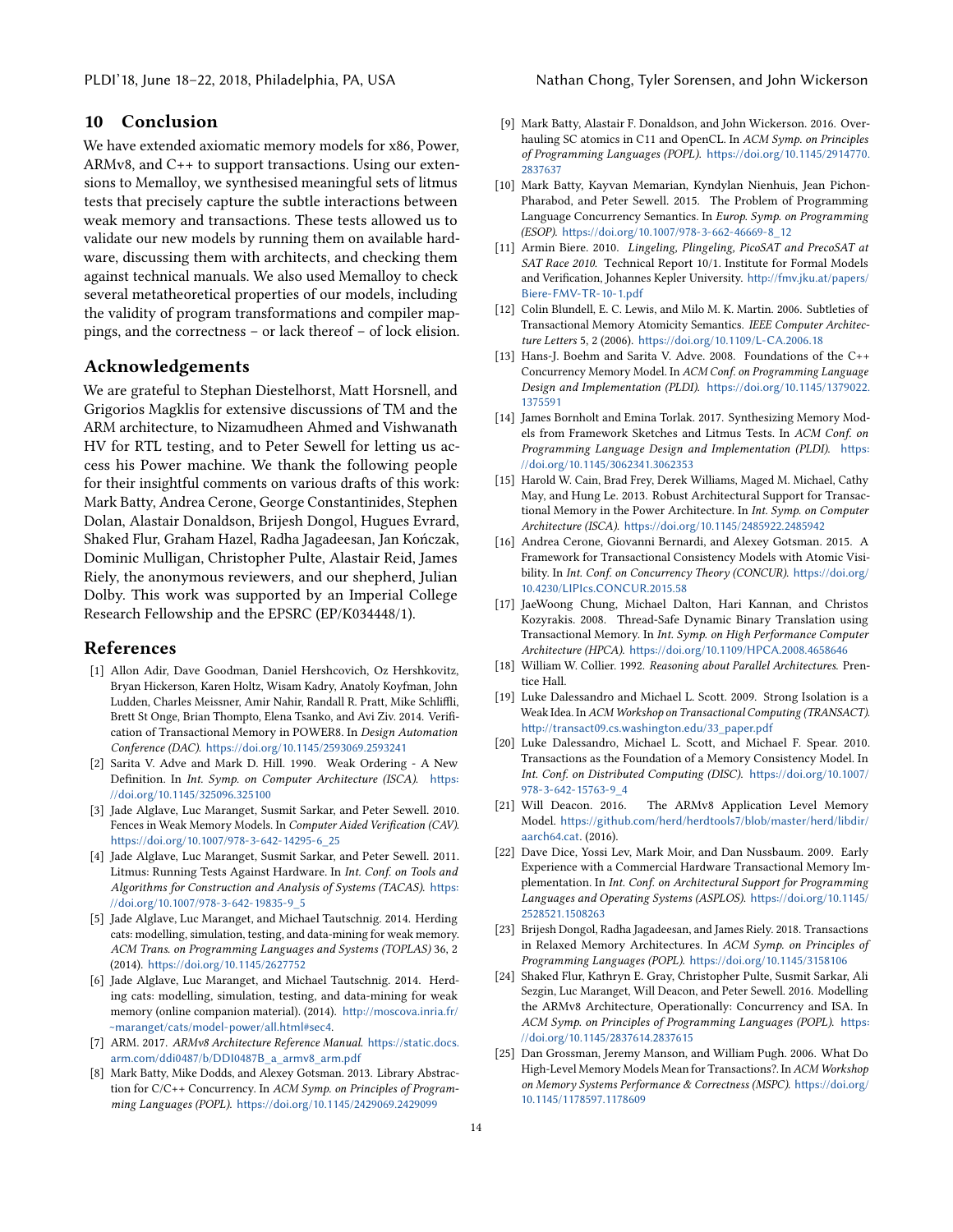- <span id="page-14-10"></span>[26] Mark Hachman. 2014. Intel finds specialized TSX enterprise bug on Haswell, Broadwell CPUs. PCWorld (August 2014). [http://www.](http://www.pcworld.com/article/2464880) [pcworld.com/article/2464880](http://www.pcworld.com/article/2464880)
- <span id="page-14-13"></span>[27] Tim Harris, James Larus, and Ravi Rajwar. 2010. Transactional Memory (2nd ed.). Morgan & Claypool. [https://doi.org/10.2200/](https://doi.org/10.2200/S00272ED1V01Y201006CAC011) [S00272ED1V01Y201006CAC011](https://doi.org/10.2200/S00272ED1V01Y201006CAC011)
- <span id="page-14-0"></span>[28] Maurice Herlihy and J. Eliot B. Moss. 1993. Transactional Memory: Architectural Support for Lock-Free Data Structures. In Int. Symp. on Computer Architecture (ISCA). <https://doi.org/10.1145/173682.165164>
- <span id="page-14-8"></span>[29] IBM. 2015. Power ISA (Version 3.0).
- <span id="page-14-11"></span>[30] Intel. 2017. 6th Generation Intel Processor Family: Specification Update. (June 2017). [https://www3.intel.com/content/](https://www3.intel.com/content/dam/www/public/us/en/documents/specification-updates/desktop-6th-gen-core-family-spec-update.pdf) [dam/www/public/us/en/documents/specification-updates/](https://www3.intel.com/content/dam/www/public/us/en/documents/specification-updates/desktop-6th-gen-core-family-spec-update.pdf) [desktop-6th-gen-core-family-spec-update.pdf](https://www3.intel.com/content/dam/www/public/us/en/documents/specification-updates/desktop-6th-gen-core-family-spec-update.pdf)
- <span id="page-14-2"></span>[31] Intel. 2017. Intel 64 and IA-32 Architectures: Software Developer's Manual. <https://software.intel.com/en-us/articles/intel-sdm>
- <span id="page-14-17"></span>[32] Intel Developer Zone. 2012. Transactional Synchronization in Haswell. (February 2012). [https://software.intel.com/en-us/blogs/2012/02/07/](https://software.intel.com/en-us/blogs/2012/02/07/transactional-synchronization-in-haswell) [transactional-synchronization-in-haswell](https://software.intel.com/en-us/blogs/2012/02/07/transactional-synchronization-in-haswell)
- <span id="page-14-23"></span>[33] ISO/IEC. 2011. Programming languages – C++. International standard 14882:2011.
- <span id="page-14-9"></span>[34] ISO/IEC. 2015. Technical Specification for C++ Extensions for Transactional Memory. Draft technical specification. [http://www.open-std.](http://www.open-std.org/jtc1/sc22/wg21/docs/papers/2015/n4514.pdf) [org/jtc1/sc22/wg21/docs/papers/2015/n4514.pdf](http://www.open-std.org/jtc1/sc22/wg21/docs/papers/2015/n4514.pdf)
- <span id="page-14-15"></span>[35] Daniel Jackson. 2012. Software Abstractions – Logic, Language, and Analysis (revised ed.). MIT Press.
- <span id="page-14-7"></span>[36] Eric H. Jensen, Gary W. Hagensen, and Jeffrey M. Broughton. 1987. A New Approach to Exclusive Data Access in Shared Memory Multiprocessors. Technical Report 97663. Lawrence Livermore National Laboratory. <https://e-reports-ext.llnl.gov/pdf/212157.pdf>
- <span id="page-14-31"></span>[37] Michalis Kokologiannakis, Ori Lahav, Konstantinos Sagonas, and Viktor Vafeiadis. 2018. Effective Stateless Model Checking for C/C++ Concurrency. In ACM Symp. on Principles of Programming Languages (POPL). <https://doi.org/10.1145/3158105>
- <span id="page-14-21"></span>[38] Ori Lahav, Viktor Vafeiadis, Jeehoon Kang, Chung-Kil Hur, and Derek Dreyer. 2017. Repairing Sequential Consistency in C/C++11. In ACM Conf. on Programming Language Design and Implementation (PLDI). <https://doi.org/10.1145/3062341.3062352>
- <span id="page-14-3"></span>[39] Leslie Lamport. 1979. How to Make a Multiprocessor Computer That Correctly Executes Multiprocess Programs. IEEE Trans. Comput. C-28, 9 (1979). <https://doi.org/10.1109/TC.1979.1675439>
- <span id="page-14-5"></span>[40] Daniel Lustig, Andrew Wright, Alexandros Papakonstantinou, and Olivier Giroux. 2017. Automated Synthesis of Comprehensive Memory Model Litmus Test Suites. In Int. Conf. on Architectural Support for Programming Languages and Operating Systems (ASPLOS). [https://doi.](https://doi.org/10.1145/3037697.3037723) [org/10.1145/3037697.3037723](https://doi.org/10.1145/3037697.3037723)
- <span id="page-14-26"></span>[41] Jan-Willem Maessen and Arvind. 2007. Store Atomicity for Transactional Memory. Electronic Notes in Theoretical Computer Science 174, 9 (2007). <https://doi.org/10.1016/j.entcs.2007.04.009>
- <span id="page-14-30"></span>[42] Chaiyasit Manovit, Sudheendra Hangal, Hassan Chafi, Austen McDonald, Christos Kozyrakis, and Kunle Olukotun. 2006. Testing Implementations of Transactional Memory. In Int. Conf. on Parallel Architectures and Compilation Techniques (PACT). [https://doi.org/10.1145/1152154.](https://doi.org/10.1145/1152154.1152177) [1152177](https://doi.org/10.1145/1152154.1152177)
- <span id="page-14-27"></span>[43] Kyndylan Nienhuis, Kayvan Memarian, and Peter Sewell. 2016. An Operational Semantics for C/C++11 Concurrency. In ACM Int. Conf. on Object-Oriented Programming, Systems, Languages, and Applications (OOPSLA). <https://doi.org/10.1145/3022671.2983997>
- <span id="page-14-18"></span>[44] Scott Owens, Susmit Sarkar, and Peter Sewell. 2009. A Better x86 Memory Model: x86-TSO. In Theorem Proving in Higher Order Logics (TPHOLs). [https://doi.org/10.1007/978-3-642-03359-9\\_27](https://doi.org/10.1007/978-3-642-03359-9_27)
- <span id="page-14-4"></span>[45] Christopher Pulte, Shaked Flur, Will Deacon, Jon French, Susmit Sarkar, and Peter Sewell. 2018. Simplifying ARM Concurrency: Multicopyatomic Axiomatic and Operational Models for ARMv8. In ACM Symp.

on Principles of Programming Languages (POPL). [https://doi.org/10.](https://doi.org/10.1145/3158107) [1145/3158107](https://doi.org/10.1145/3158107)

- <span id="page-14-1"></span>[46] Ravi Rajwar and James R. Goodman. 2001. Speculative Lock Elision: Enabling Highly Concurrent Multithreaded Execution. In Int. Symp. on Microarchitecture (MICRO). [https://doi.org/10.1109/MICRO.2001.](https://doi.org/10.1109/MICRO.2001.991127) [991127](https://doi.org/10.1109/MICRO.2001.991127)
- <span id="page-14-19"></span>[47] Susmit Sarkar, Kayvan Memarian, Scott Owens, Mark Batty, Peter Sewell, Luc Maranget, Jade Alglave, and Derek Williams. 2012. Synchronising C/C++ and POWER. In ACM Conf. on Programming Language Design and Implementation (PLDI). [https://doi.org/10.1145/](https://doi.org/10.1145/2254064.2254102) [2254064.2254102](https://doi.org/10.1145/2254064.2254102)
- <span id="page-14-20"></span>[48] Susmit Sarkar, Peter Sewell, Jade Alglave, Luc Maranget, and Derek Williams. 2011. Understanding POWER Multiprocessors. In ACM Conf. on Programming Language Design and Implementation (PLDI). <https://doi.org/10.1145/1993498.1993520>
- <span id="page-14-14"></span>[49] Dennis Shasha and Marc Snir. 1988. Efficient and Correct Execution of Parallel Programs that Share Memory. ACM Trans. on Programming Languages and Systems (TOPLAS) 10, 2 (1988). [https://doi.org/10.1145/](https://doi.org/10.1145/42190.42277) [42190.42277](https://doi.org/10.1145/42190.42277)
- <span id="page-14-22"></span>[50] Tatiana Shpeisman, Ali-Reza Adl-Tabatabai, Robert Geva, Yang Ni, and Adam Welc. 2009. Towards Transactional Memory Semantics for C++. In Symp. on Parallelism in Algorithms and Architectures (SPAA). <https://doi.org/10.1145/1583991.1584012>
- <span id="page-14-29"></span>[51] Tatiana Shpeisman, Vijay Menon, Ali-Reza Adl-Tabatabai, Steven Balensiefer, Dan Grossman, Richard L. Hudson, Katherine F. Moore, and Bratin Saha. 2007. Enforcing Isolation and Ordering in STM. In ACM Conf. on Programming Language Design and Implementation (PLDI). <https://doi.org/10.1145/1273442.1250744>
- <span id="page-14-16"></span>[52] Tyler Sorensen, Alastair F. Donaldson, Mark Batty, Ganesh Gopalakrishnan, and Zvonimir Rakamarić. 2016. Portable Inter-workgroup Barrier Synchronisation for GPUs. In ACM Int. Conf. on Object-Oriented Programming, Systems, Languages, and Applications (OOPSLA). [https:](https://doi.org/10.1145/2983990.2984032) [//doi.org/10.1145/2983990.2984032](https://doi.org/10.1145/2983990.2984032)
- <span id="page-14-25"></span>[53] Srdan Stipić, Vesna Smiljković, Osman Unsal, Adrián Cristal, and Mateo Valero. 2013. Profile-Guided Transaction Coalescing—Lowering Transactional Overheads by Merging Transactions. ACM Transactions on Architecture and Code Optimization 10, 4 (2013). [https:](https://doi.org/10.1145/2541228.2555306) [//doi.org/10.1145/2541228.2555306](https://doi.org/10.1145/2541228.2555306)
- <span id="page-14-28"></span>[54] Andrew Waterman and Krste Asanović (Eds.). 2017. The RISC-V Instruction Set Manual, Volume I: User-Level ISA (version 2.2). RISC-V Foundation. <https://riscv.org/specifications/>
- <span id="page-14-6"></span>[55] John Wickerson, Mark Batty, Tyler Sorensen, and George A. Constantinides. 2017. Automatically Comparing Memory Consistency Models. In ACM Symp. on Principles of Programming Languages (POPL). <https://doi.org/10.1145/3009837.3009838>
- <span id="page-14-12"></span>[56] Michael Wong. 2014. Transactional Language Constructs for C++. In C++ Conference (CppCon). <http://bit.ly/2tWk4uz>

# <span id="page-14-24"></span>A Proposed Amendment to the Transactional C++ Specification

#### A.1 Original Text

The original text is as follows [\[34,](#page-14-9) §1.10]:

- 1. There is a global total order of execution for all outer blocks. If, in that total order,  $T_1$  is ordered before  $T_2$ ,
	- no evaluation in  $T_2$  happens before any evaluation in  $T_1$  and
	- if  $T_1$  and  $T_2$  perform conflicting expression evaluations, then the end of  $T_1$  synchronizes with the start of  $T_2$ .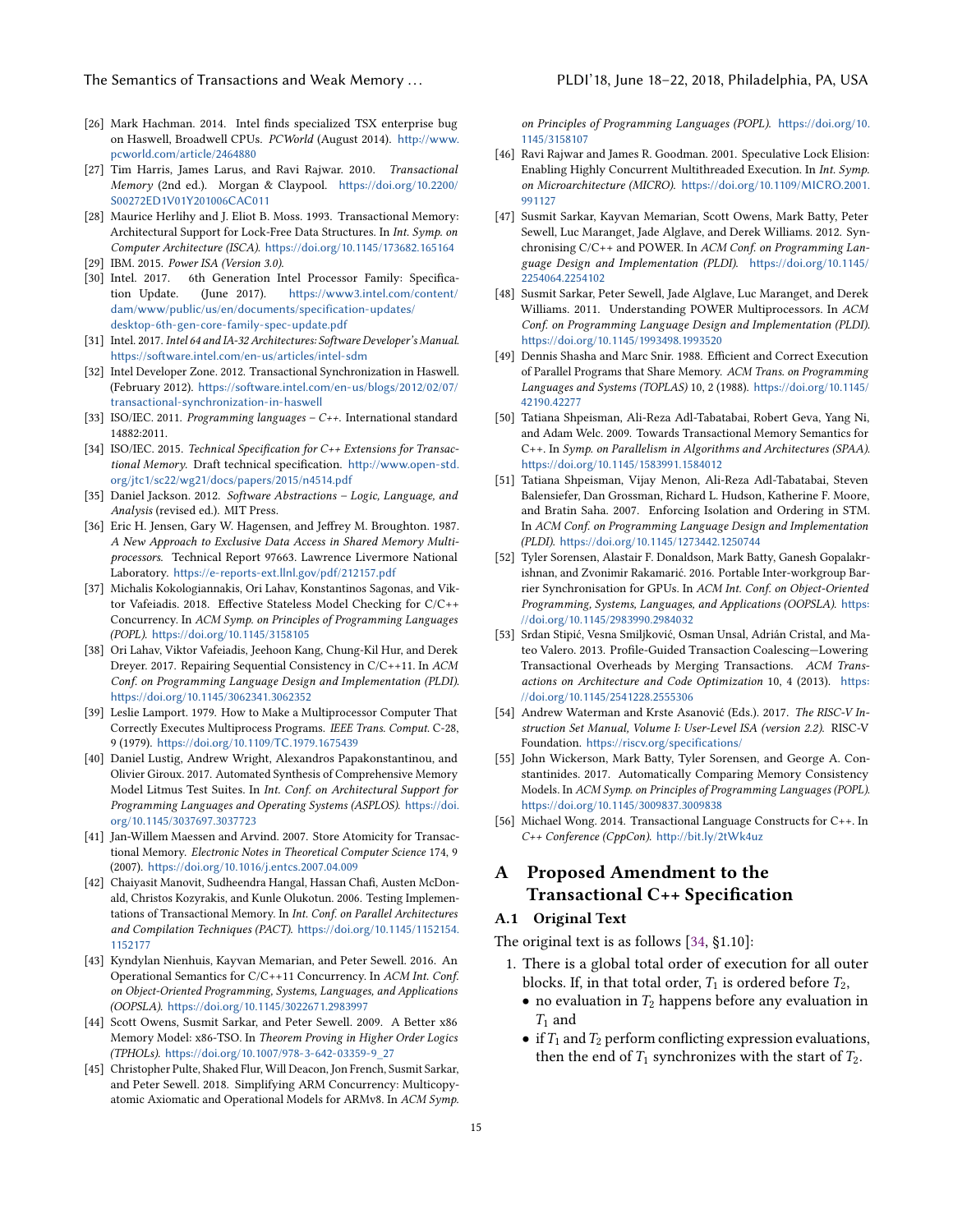#### A.2 Proposed Text

To accommodate the proposal from [§7,](#page-9-1) we propose the following replacement text:

- 1. An operation A communicates to a memory operation B on the same object M if:
	- $\bullet$   $A$  and  $B$  are both side effects and  $A$  precedes  $B$  in the modification order of M;
	- $\bullet$  A is a side effect, B is a value computation, and the value computed by  $B$  is the value stored either by A or by another side effect C that follows A in the modification order of M; or
	- $\bullet$  A is a value computation, B is a side effect, and B follows in the modification order of M the side effect that stored the value computed by A.
- 2. The end of outer transaction  $T_1$  synchronises with the start of outer transaction  $T_2$  if an operation in  $T_1$  communicates to an operation in  $T_2$ .

# <span id="page-15-1"></span>B A Second Example of Lock Elision Being Unsound in ARMv8

Memalloy found a second example of lock elision being unsound in ARMv8. It is a variant of Example [1.1,](#page-0-0) in which rather than an external store interrupting a read-modifywrite operation, we have an external load observing an intermediate write. Specifically, the program below must never satisfy the given postcondition:



However, if the left thread executes its CR non-transactionally while the right thread uses lock elision, then the resultant program can satisfy that postcondition:

| Initially: $[X0] = x = 0$ , $[X1] = m = 0$                                                                                                                                 |                                                                                       |                                                                                                                                                                                    |  |  |  |
|----------------------------------------------------------------------------------------------------------------------------------------------------------------------------|---------------------------------------------------------------------------------------|------------------------------------------------------------------------------------------------------------------------------------------------------------------------------------|--|--|--|
| $\blacksquare$ Loop:<br>LDAXR W2, [X1]<br>CBNZ W2, Loop<br>4 MOV W3,#1<br>STXR W4, W3, [X1]<br>CBNZ W4, Loop<br>2 MOV W5,#1<br>STR W5.[X0]<br>5 MOV W5, #2<br>STR W5, [X0] | atomically<br>update $m$<br>from 0<br>l to 1<br>store<br>twice<br>to $\boldsymbol{x}$ | begin txn<br>3 TXBEGIN<br>LDR $W6$ , [X1] load $m$<br>CBZ W6, L1<br>and abort<br><b>TXABORT</b><br>if non-<br>L1:<br>zero<br>LDR $W7$ , [X0] } load x<br><b>TXEND</b><br>} end txn |  |  |  |
| STLR WZR, [X1]<br>$m \leftarrow 0$<br>Test: $W7 = 1$                                                                                                                       |                                                                                       |                                                                                                                                                                                    |  |  |  |

As in Example [1.1,](#page-0-0) the numbers next to the instructions indicate the order in which they can execute in order to satisfy the postcondition. This example is interesting because it shows that not only can loads be executed speculatively

before a successful store-exclusive (STXR) completes, but so can stores.

# <span id="page-15-0"></span>C Proof of Theorem [7.3](#page-10-3)

<span id="page-15-2"></span>**Theorem [7.3](#page-10-3)** (Transactional SC-DRF guarantee). If a  $C++$ consistent execution has

- no relaxed transactions (i.e.  $stxn = stxn_{at}$ ),
- no non-SC atomics (i.e.  $A$ to = SC), and
- no data races (i.e. NoRace holds),

then it is consistent under TSC.

In order to prove this theorem, let us assume the three conditions that the theorem assumes, and show that  $acyclic(po\cup$ com) and acyclic(stronglift(po  $\cup$  com, stxn)) both hold. In what follows, we write *pocom* for  $p$ o∪com,  $p$ o<sub>loc</sub> for  $p$ o∩sloc,  $p o_{\neq loc}$  for  $p o \setminus s loc$ ,  $p o_{loc}^{SC}$  for  $p o_{loc} \cap SC^2$ , and  $r f^{SC}$  for  $r f \cap SC^2$ .

Lemma C.1. In race-free executions, communication (other than that between two SC events) induces happens-before; i.e.,

$$
com \setminus SC^2 \subseteq hb.
$$

Proof. Consider two non-SC events related by com. If they are in the same thread, then HBCom guarantees that they are in  $po$ , and hence in  $hb$ . If they are in different threads, then NoRACE and HBCom guarantee that they are in  $hb$ .  $\square$ 

<span id="page-15-3"></span>Lemma C.2. In the absence of non-SC atomics, we can simplify happens-before as follows:

$$
hb = (po \cup rf^{SC} \cup tsw)^+.
$$

*Proof.* Recall that happens-before is defined via  $hb = (po \cup$  $sw \cup tsw)^+$ , where

$$
sw = [Acq]; ([F]; po)2; [W]; poloc*; [W \cap Ato];(rf; rmw)*; rf; [R \cap Ato]; (po; [F])2; [Rel].
$$
  
In the absence of non-SC atomics. this simplifies to

$$
sw \ \subseteq \ po^*; (rf^{SC}; po)^*; rf^{SC}; po^*
$$

from which the result follows.  $\Box$ 

#### Proof of acyclic(pocom)

Suppose toward a contradiction that there is a pocom cycle.

If the pocom cycle passes through no atomics, then each edge of the cycle is either a  $po$  (and hence an hb), or a nonatomic *com* edge (and hence an  $hb$  by Lemma  $C.1$ ). Hence, we have an hb cycle. These are forbidden by HBCom, so we have a contradiction. So, we can henceforth assume that the pocom cycle passes through at least one atomic.

Let us divide the cycle at each atomic event, so that each segment of the cycle begins at an atomic, then passes through a chain of zero or more non-atomics, before finishing at an atomic. Each segment thus takes the form:

$$
seg = [SC]; pocom; ([\neg SC]; pocom)^*; [SC]. \qquad (4)
$$

<span id="page-15-4"></span>Lemma C.3. seg ⊆  $hb ∪$  co  $∪$  fr.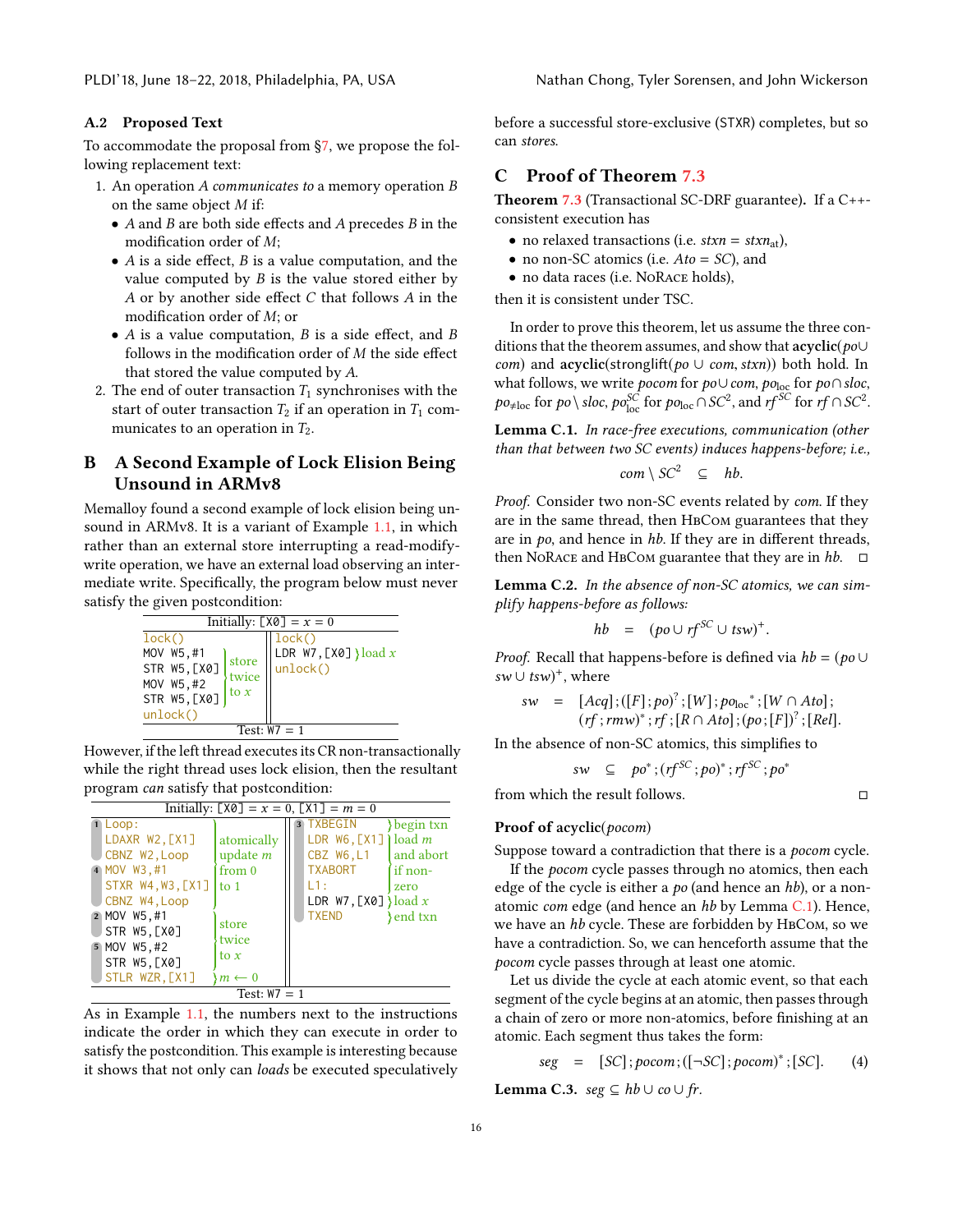The Semantics of Transactions and Weak Memory . . . PLDI'18, June 18–22, 2018, Philadelphia, PA, USA

Proof. If the segment is a single pocom edge between two SC events, then that edge is either in  $po ∪ rf<sup>SC</sup>$  (and hence in hb) or is in  $co \cup fr$ , as required. Otherwise, the segment is of the form

$$
\bullet \xrightarrow{pocom; [-SC]} \bullet \xrightarrow{([-SC]; pocom; [-SC])^*} \bullet \xrightarrow{[-SC]; pocom} \bullet,
$$

and is hence in hb by Lemma [C.1,](#page-15-2) as required.  $□$ 

If there are fewer than two non-hb segments in our cycle, then we have an immediate violation of HBCom. So, we can henceforth assume that at least two segments in our cycle are in  $(co \cup fr) \setminus hb$ . Moreover, we can assume that these segments are not consecutive, for if they were, the  $co \cup fr$ edges would collapse together. We can hence consider our cycle to be built from chains of segments of the following form:

$$
X' \xrightarrow{(co \cup ft) \setminus hb} X \xrightarrow{hb} Z \xrightarrow{(co \cup ft) \setminus hb} Z'
$$

where  $X'$ ,  $X$ ,  $Z$ , and  $Z'$  are all in  $SC$ . In fact, we can further assume assume

<span id="page-16-0"></span>
$$
(X', Z) \notin hb \qquad (X, Z') \notin hb \qquad (5)
$$

 $(X', Z) \notin hb$   $(X, Z') \notin hb$  (5)<br>for otherwise the cycle would still collapse into an HBCOM violation.

To complete the proof, it suffices to show that  $(X, Z)$  is in psc<sup>+</sup>, for then the entire cycle becomes a psc cycle and hence a violation of the SEQCST axiom. The precise definition of psc is quite involved [\[38\]](#page-14-21); here we just rely on

$$
[SC]; po_{\neq loc}; hb; po_{\neq loc}; [SC] \subseteq psc \qquad (6)
$$

$$
[SC]; pocom; [SC] \subseteq psc \qquad (7)
$$

Consider the  $hb$  chain from  $X$  to  $Z$ . If it passes through no intermediate non-SC events, then it must be a sequence of po and  $rf^{SC}$  edges (by Lemma [C.2\)](#page-15-3). All of these edges are in psc, so we have  $(X, Z) \in \text{psc}^+$  as required. So, we can henceforth assume that the *hh* chain passes through at least one pop-SC assume that the hb chain passes through at least one non-SC event.

Let Y be the last non-SC event in the chain (i.e., the closest to  $Z$ ). The following two lemmas analyse the  $(Y, Z)$  and  $(X, Y)$  parts of the chain separately.

<span id="page-16-1"></span>**Lemma C.4.** The hb chain from Y to Z contains a po<sub>‡loc</sub> edge<br>that is followed only by rf <sup>SC</sup> and po<sub>loc</sub> edges; i.e.,

$$
(Y,Z)\in hb^*; po_{\neq loc}; (rf^{SC}\cup po_{loc}^{SC})^*.
$$

*Proof.* Consider the final part of the *hb* chain. By Lemma [C.2,](#page-15-3) each edge in the chain is a tsw, a po, or an  $rf^{SC}$ . Any suffix of  $rf^{SC}$  or  $po_{loc}^{SC}$  edges can be removed, with the remaining part of the chain still ending at an SC event. The last of the remaining edges cannot be a tsw because we are at an SC event, and atomics are forbidden inside atomic transactions. Moreover, if it is a  $po_{\neq loc}$  edge then we are done. Hence, it remains only to consider the possibility that it is a  $po<sub>loc</sub>$  edge that begins at a non-SC event. This would mean we have

$$
Y \xrightarrow{hb^*} A \xrightarrow{p_{0_{\text{loc}}}: (rf^{SC} \cup po_{\text{loc}}^{SC})^*} Z \xrightarrow{(co \cup ft) \setminus hb} Z'
$$

for some non-SC event A. Note that A and Z' cannot be related by hh because  $(Z' | A) \in hh$  would be a HPCOM violar related by *hb*, because  $(Z', A) \in hb$  would be a HBCom violation and  $(A, Z') \in bb$  would imply  $(X, Z') \in bh$  in contration, and  $(A, Z') \in hb$  would imply  $(X, Z') \in hb$ , in contra-<br>diction of assumption (5). Since  $Z'$  is a write it forms a data diction of assumption [\(5\)](#page-16-0). Since  $Z'$  is a write, it forms a data<br>race with A. This contradicts our NoRACE assumption, and race with A. This contradicts our NoRace assumption, and hence the proof is complete. hence the proof is complete.

<span id="page-16-2"></span>**Lemma C.5.** The hb chain from X to Y contains a po<sub>‡loc</sub> edge that is preceded only by rf<sup>SC</sup> and po<sub>loc</sub> edges; i.e.,

$$
(X,Y)\in (rf^{SC}\cup po_{\text{loc}}^{SC})^*;po_{\neq \text{loc}};hb^*
$$

Proof. Consider the initial part of the hb chain. By Lemma [C.2,](#page-15-3) each edge in the chain is a tsw, a po, or an  $rf^{SC}$ . Any prefix of  $rf^{SC}$  or  $po_{loc}^{SC}$  edges can be removed, with the remaining part of the chain still beginning at an SC event. The first of the remaining edges cannot be a tsw because we are at an SC event, and atomics are forbidden inside atomic transactions. Moreover, if it is a  $po_{\neq loc}$  edge then we are done. Hence, it remains only to consider the possibility that it is a  $po<sub>loc</sub>$ edge ending at a non-SC event, say A. The next edge after A cannot be another po because two consecutive po edges would collapse together, and it cannot be an  $\mathit{rf}^\mathit{SC}$  because  $A$ is non-SC, so it must be a tsw edge. This implies that there is another non-SC event between A and Z, and hence that A is not Y. We therefore have

$$
X' \xrightarrow{(co \cup fr) \; \langle \; hb \; X \; \xrightarrow{(rf^{SC} \; \cup \; po_{\text{loc}}^{SC})^* \; ; \; po_{\text{loc}} \;} A \xrightarrow{tsw} D \xrightarrow{hb^*} Y
$$
\n
$$
\xrightarrow{\text{stxn}} B \xrightarrow{\text{estyn}} C
$$

for some non-SC events A, B, C, and D. Note that X' and B cannot be related by hh because  $(B, X') \in hh$  would be a cannot be related by hb, because  $(B, X') \in hb$  would be a<br>HBCOM violation and  $(X', B) \in bb$  would imply  $(X', Z) \in bb$ HBCom violation, and  $(X', B) \in hb$  would imply  $(X', Z) \in hb$ ,<br>in contradiction of assumption (5). This reasoning is also in contradiction of assumption [\(5\)](#page-16-0). This reasoning is also valid with C substituted for B. At least one of B and C must be a write, by the definition of ecom, and hence at least one of them forms a data race with X'. This contradicts our NoRACE<br>assumption, and bence the proof is complete assumption, and hence the proof is complete.  $□$ 

By combining Lemmas [C.4](#page-16-1) and [C.5,](#page-16-2) we can deduce that  $(X, Z)$  is in

 $(r f^{SC} \cup po_{loc}^{SC})^*$ ;  $po_{\neq loc}$ ;  $hb^*$ ;  $po_{\neq loc}$ ;  $(r f^{SC} \cup po_{loc}^{SC})^*$ and is hence in  $psc^*$ ;  $psc$ ;  $psc^*$ , as required.

17